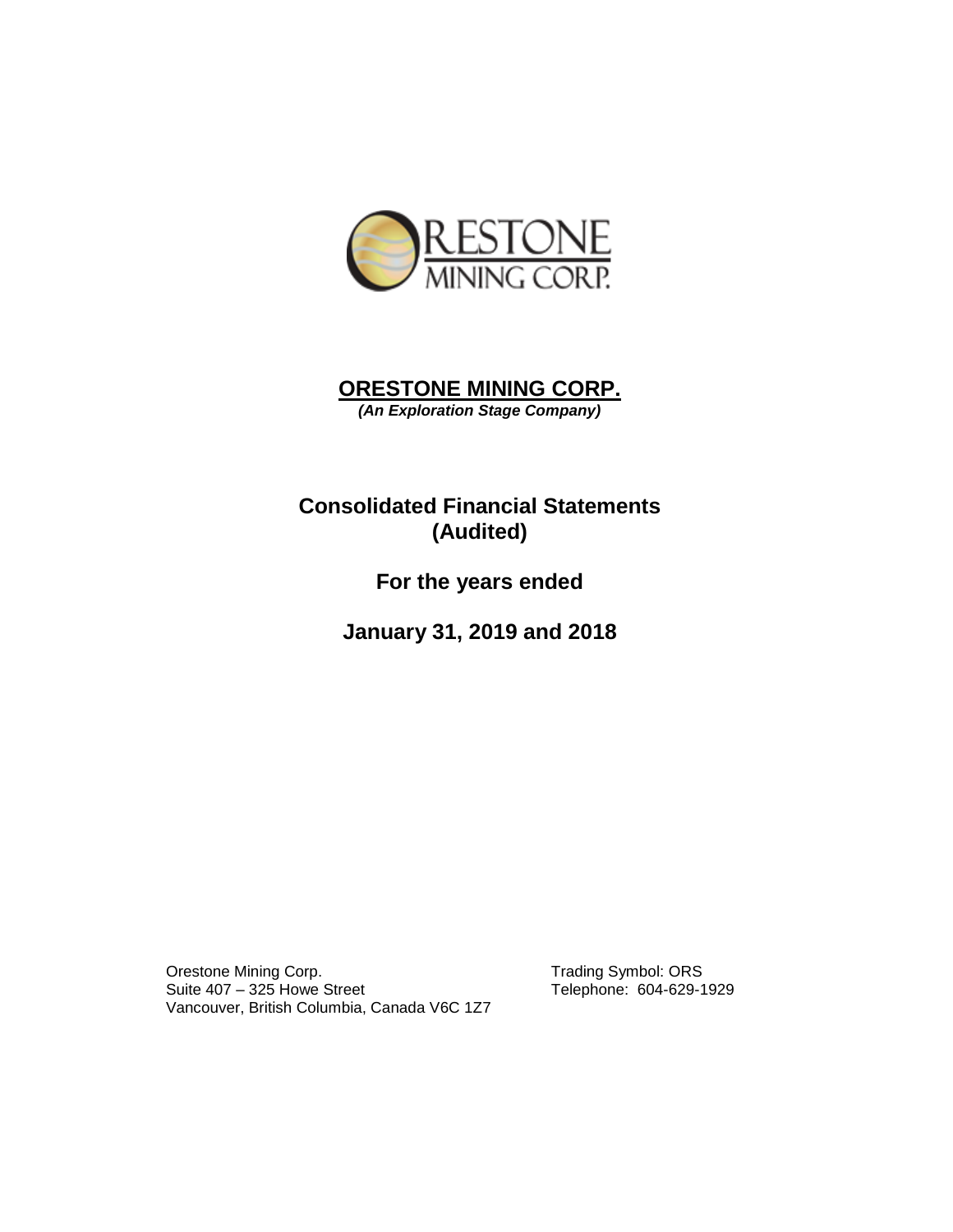

# **Contents**

|                                                            | Page           |
|------------------------------------------------------------|----------------|
| Auditor's Report                                           | $3 - 4$        |
| <b>Consolidated Statements of Financial Position</b>       | 5              |
| <b>Consolidated Statements of Comprehensive Loss</b>       | 6              |
| Consolidated Statements of Changes in Shareholders' Equity | $\overline{7}$ |
| <b>Consolidated Statements of Cash Flows</b>               | 8              |
| Notes To The Consolidated Financial Statements             | $9 - 25$       |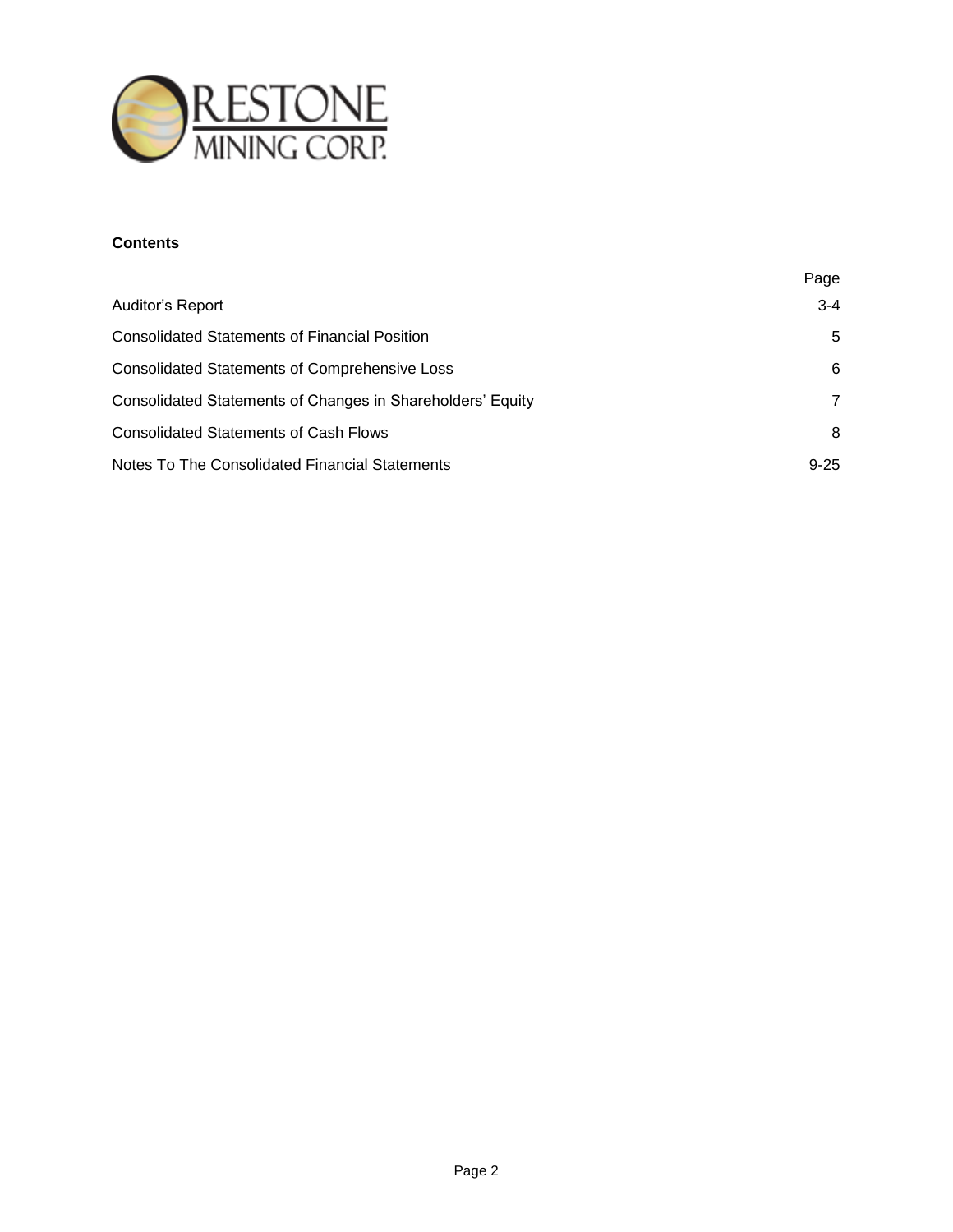#### **Independent Auditor's Report**

To the Shareholders of Orestone Mining Corp.:

#### **Report on the Audit of the Financial Statements**

#### **Opinion**

We have audited the financial statements of Orestone Mining Corp., which comprise the statements of financial position as at January 31, 2019 and 2018, and the statements of comprehensive loss, changes in shareholders' equity and cash flows for the years then ended, and notes to the financial statements, including a summary of significant accounting policies.

In our opinion, the accompanying financial statements present fairly, in all material respects, the financial position of the Company as at January 31, 2019 and 2018, and its financial performance and its cash flows for the years then ended in accordance with International Financial Reporting Standards (IFRS).

#### **Basis for Opinion**

We conducted our audit in accordance with Canadian generally accepted auditing standards. Our responsibilities under those standards are further described in the *Auditor's Responsibilities for the Audit of the Financial Statements* section of our report. We are independent of the Company in accordance with the ethical requirements that are relevant to our audit of the financial statements in Canada, and we have fulfilled our ethical responsibilities in accordance with these requirements. We believe that the audit evidence we have obtained is sufficient and appropriate to provide a basis for our opinion.

#### **Material Uncertainty Related to Going Concern**

We draw attention to Note 1 in the financial statements, which indicates that the Company has not generated any significant revenues, and the continuing operations of the Company are dependent upon its ability to raise adequate financing to commence profitable operations in the future. These conditions indicate that a material uncertainty exists that may cast significant doubt on the Company's ability to continue as a going concern. Our opinion is not modified in respect of this matter.

#### **Other Information**

Management is responsible for the other information. The other information comprises the information included in "Management's Discussion and Analysis", but does not include the financial statements and our auditor's report thereon.

Our opinion on the financial statements does not cover the other information and we do not express any form of assurance conclusion thereon.

In connection with our audit of the financial statements, our responsibility is to read the other information, and in doing so, consider whether the other information is materially inconsistent with the financial statements or our knowledge obtained in the audits or otherwise appears to be materially misstated. If, based on the work we have performed, we conclude that there is a material misstatement of this other information, we are required to report that fact. We have nothing to report in this regard.

#### **Responsibilities of Management and Those Charged with Governance for the Financial Statements**

Management is responsible for the preparation and fair presentation of the financial statements in accordance with IFRS, and for such internal control as management determines is necessary to enable the preparation of financial statements that are free from material misstatement, whether due to fraud or error.

In preparing the financial statements, management is responsible for assessing the Company's ability to continue as a going concern, disclosing, as applicable, matters related to going concern and using the going concern basis of accounting unless management either intends to liquidate the Company or to cease operations, or has no realistic alternative but to do so.

Those charged with governance are responsible for overseeing the Company's financial reporting process.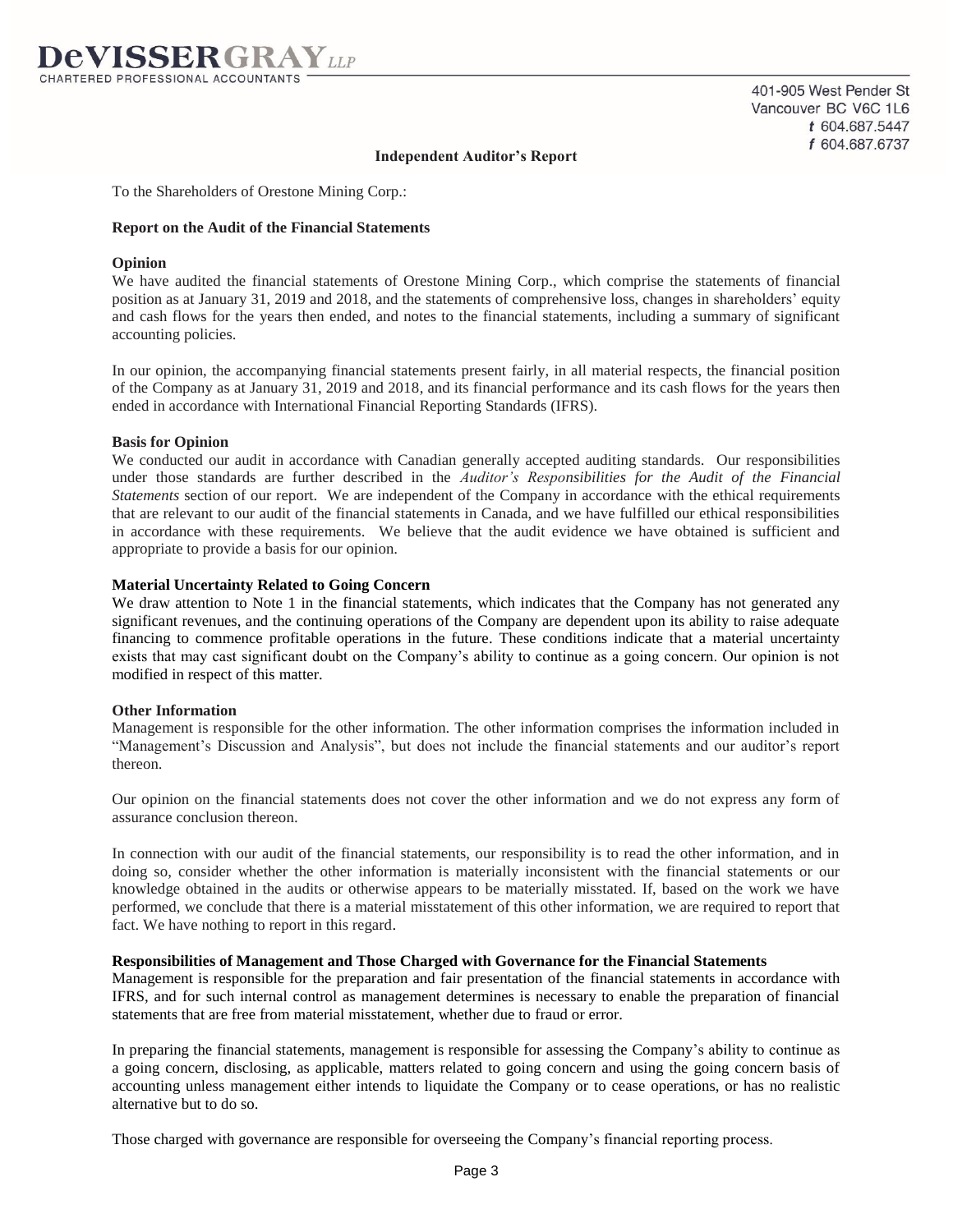#### **Auditor's Responsibilities for the Audit of the Financial Statements**

Our objectives are to obtain reasonable assurance about whether the financial statements as a whole are free from material misstatement, whether due to fraud or error, and to issue an auditor's report that includes our opinion. Reasonable assurance is a high level of assurance but is not a guarantee that an audit conducted in accordance with Canadian generally accepted auditing standards will always detect a material misstatement when it exists. Misstatements can arise from fraud or error and are considered material if, individually or in the aggregate, they could reasonably be expected to influence the economic decisions of users taken on the basis of these financial statements.

As part of an audit in accordance with Canadian generally accepted auditing standards, we exercise professional judgment and maintain professional skepticism throughout the audit. We also:

- Identify and assess the risks of material misstatement of the financial statements, whether due to fraud or error, design and perform audit procedures responsive to those risks, and obtain audit evidence that is sufficient and appropriate to provide a basis for our opinion. The risk of not detecting a material misstatement resulting from fraud is higher than for one resulting from error, as fraud may involve collusion, forgery, intentional omissions, misrepresentations, or the override of internal control.
- Obtain an understanding of internal control relevant to the audit in order to design audit procedures that are appropriate in the circumstances, but not for the purpose of expressing an opinion on the effectiveness of the Company's internal control.
- Evaluate the appropriateness of accounting policies used and the reasonableness of accounting estimates and related disclosures made by management.
- Conclude on the appropriateness of management's use of the going concern basis of accounting and, based on the audit evidence obtained, whether a material uncertainty exists related to events or conditions that may cast significant doubt on the Company's ability to continue as a going concern. If we conclude that a material uncertainty exists, we are required to draw attention in our auditor's report to the related disclosures in the financial statements or, if such disclosures are inadequate, to modify our opinion. Our conclusions are based on the audit evidence obtained up to the date of our auditor's report. However, future events or conditions may cause the Company to cease to continue as a going concern.
- Evaluate the overall presentation, structure, and content of the financial statements, including the disclosures, and whether the financial statements represent the underlying transactions and events in a manner that achieves fair presentation.

We communicate with those charged with governance regarding, among other matters, the planned scope and timing of the audit and significant audit findings, including any significant deficiencies in internal control that we identify during our audit.

We also provide those charged with governance with a statement that we have complied with relevant ethical requirements regarding independence, and to communicate with them all relationships and other matters that may reasonably be thought to bear on our independence, and where applicable, related safeguards.

The engagement partner on the audit resulting in this independent auditor's report is Keith Macdonald.

De Visser Gray LLP

**CHARTERED PROFESSIONAL ACCOUNTANTS**  Vancouver, BC, Canada May 30, 2019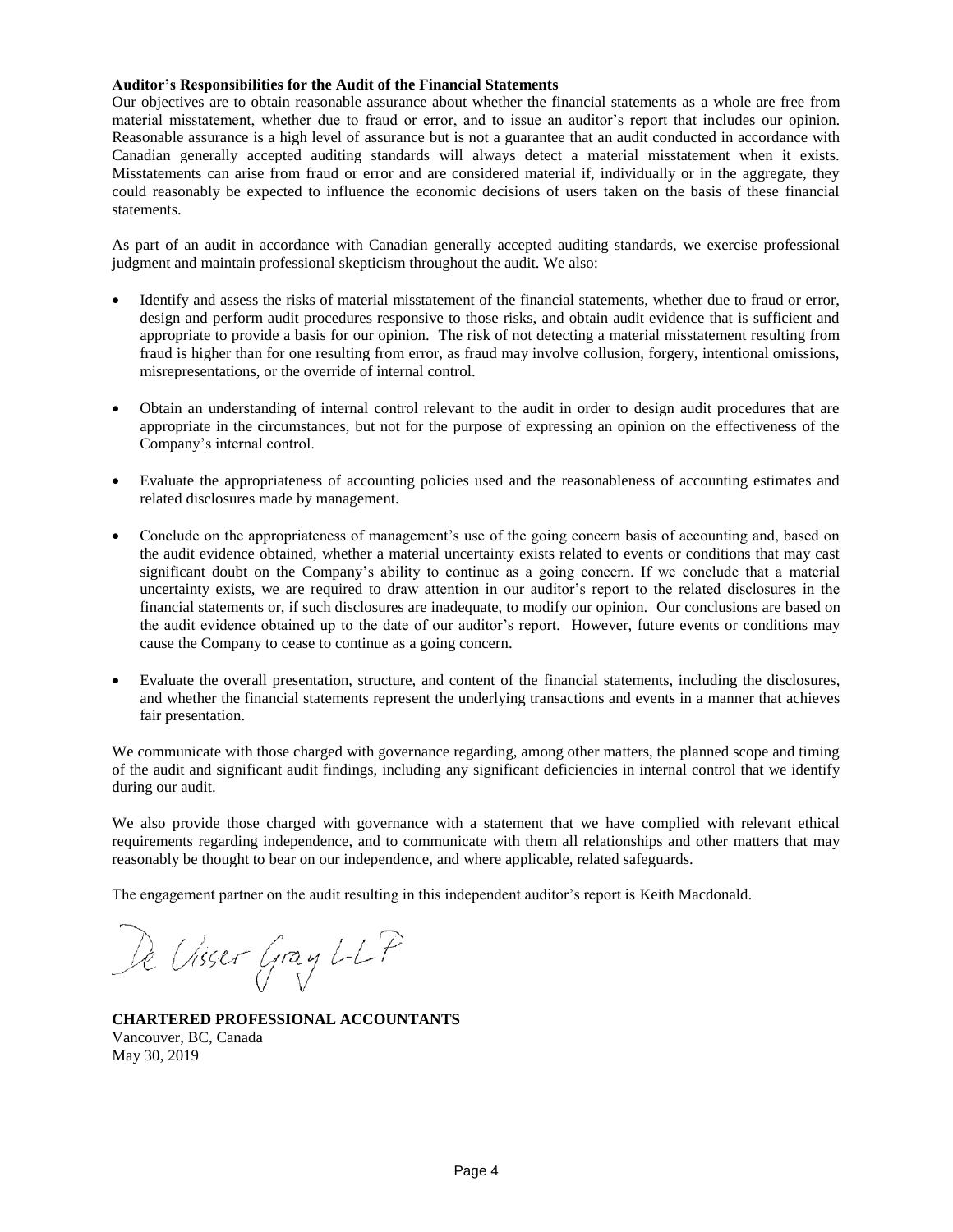#### **ORESTONE MINING CORP. CONSOLIDATED STATEMENTS OF FINANCIAL POSITION AS AT JANUARY 31 (Expressed in Canadian dollars)**

|                                   | <b>Note</b> | 2019 |             |    | 2018          |  |
|-----------------------------------|-------------|------|-------------|----|---------------|--|
| <b>ASSETS</b>                     |             |      |             |    |               |  |
| <b>Current</b>                    |             |      |             |    |               |  |
| Cash                              |             | \$   | 48,349      | \$ | 106,882       |  |
| Marketable securities             | 4           |      | 33          |    | 93            |  |
| Receivables                       |             |      | 1,080       |    | 1,057         |  |
| Prepaid expenses                  |             |      | 5,055       |    |               |  |
|                                   |             |      | 54,517      |    | 108,032       |  |
| <b>Non-current</b>                |             |      |             |    |               |  |
| Exploration and evaluation assets | 5           |      | 1,493,376   |    | 1,386,756     |  |
| <b>Reclamation bonds</b>          | 5           |      | 29,000      |    | 29,000        |  |
|                                   |             |      | 1,522,376   |    | 1,415,756     |  |
|                                   |             |      | 1,576,893   |    | 1,523,788     |  |
|                                   |             |      |             |    |               |  |
| <b>LIABILITIES</b>                |             |      |             |    |               |  |
| <b>Current</b>                    |             |      |             |    |               |  |
| Trade and other payables          | 12          |      | 141,797     |    | 37,896        |  |
| Due to related parties            | 8           |      | 189,080     |    | 68,145        |  |
|                                   |             |      | 330,877     |    | 106,041       |  |
|                                   |             |      |             |    |               |  |
| <b>SHAREHOLDERS' EQUITY</b>       |             |      |             |    |               |  |
| Share capital                     | 6           |      | 6,317,718   |    | 6,244,948     |  |
| Shares subscribed                 | 6           |      | 35,000      |    |               |  |
| <b>Reserves</b>                   | 6           |      | 1,671,199   |    | 1,563,202     |  |
| <b>Deficit</b>                    |             |      | (6,777,901) |    | (6, 390, 403) |  |
|                                   |             |      | 1,246,016   |    | 1,417,747     |  |
|                                   |             | \$   | 1,576,893   | \$ | 1,523,788     |  |

### **Nature of Operations and Going Concern (Note 1) Events After the Reporting Period (Note 12)**

These consolidated financial statements are authorized for issue by the Board of Directors on May 31, 2019. They are signed on the Company's behalf by:

*"David Hottman" "Gary Nordin"*

David Hottman, Director Gary Nordin, Director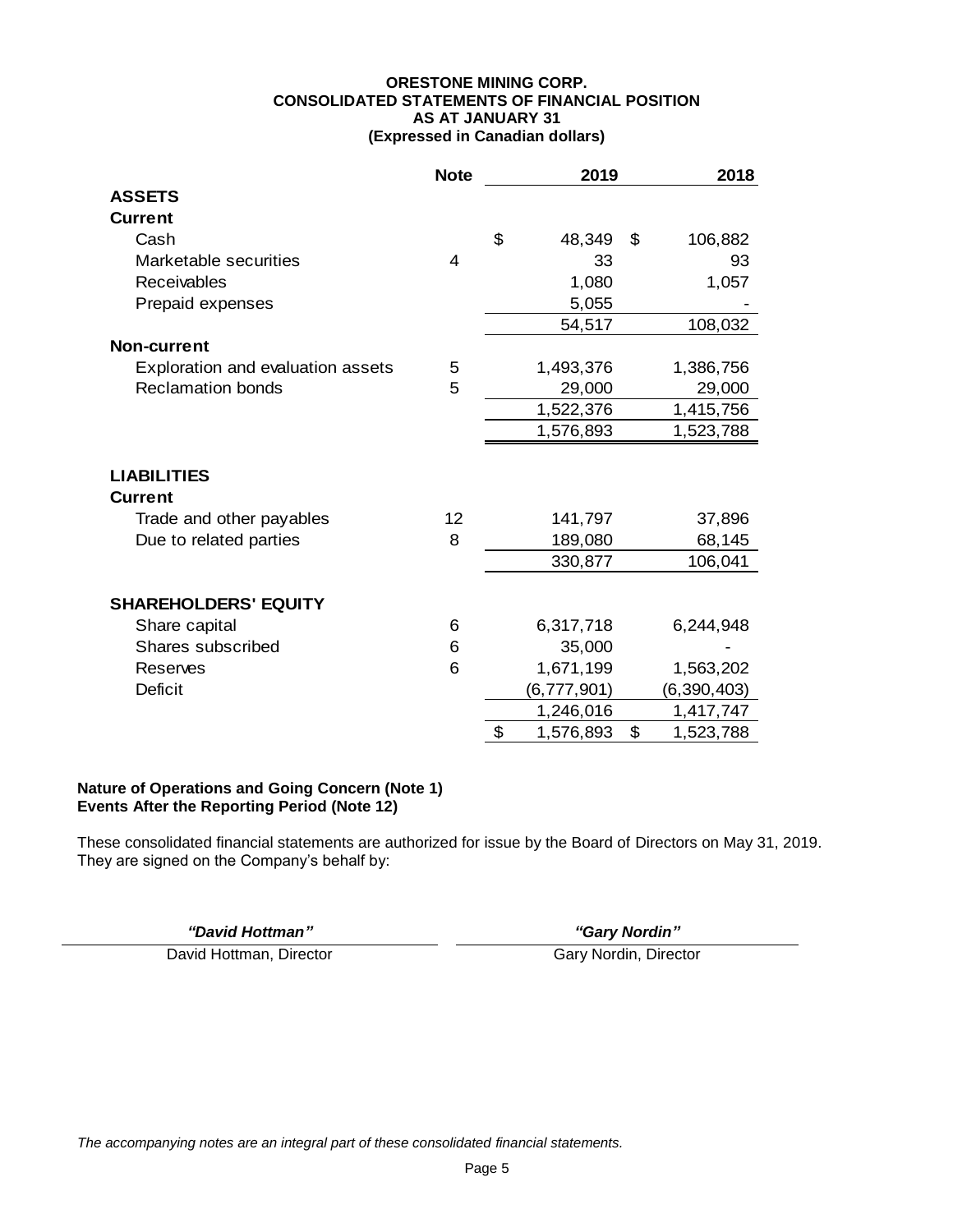### **ORESTONE MINING CORP. CONSOLIDATED STATEMENTS OF COMPREHENSIVE LOSS FOR THE YEARS ENDED JANUARY 31 (Expressed in Canadian dollars)**

|                                        | <b>Note</b> | 2019          | 2018          |
|----------------------------------------|-------------|---------------|---------------|
| <b>Expenses</b>                        |             |               |               |
| Filing fees                            |             | \$<br>19,075  | \$<br>17,705  |
| Investor relations                     |             | 7,844         | 16,684        |
| Office, rent and miscellaneous         | 8           | 25,961        | 17,016        |
| Project search                         |             | 31,753        | 4,140         |
| Professional fees                      | 8           | 113,977       | 45,454        |
| Salaries, benefits and consulting fees | 8           | 100,098       | 72,732        |
| Share-based payments                   | 8           | 89,166        | 42,603        |
|                                        |             | 387,874       | 216,334       |
|                                        |             |               |               |
| Other items                            |             |               |               |
| Interest income                        |             | (376)         | (204)         |
|                                        |             | (376)         | (204)         |
|                                        |             |               |               |
| Net loss for the year                  |             | 387,498       | 216,130       |
| Total comprehensive loss for the year  |             | \$<br>387,498 | \$<br>216,130 |
| Basic and diluted loss per share       |             | 0.03          | \$<br>0.03    |
| Weighted average number of common      |             |               |               |
| shares outstanding                     |             | 12,176,245    | 8,626,176     |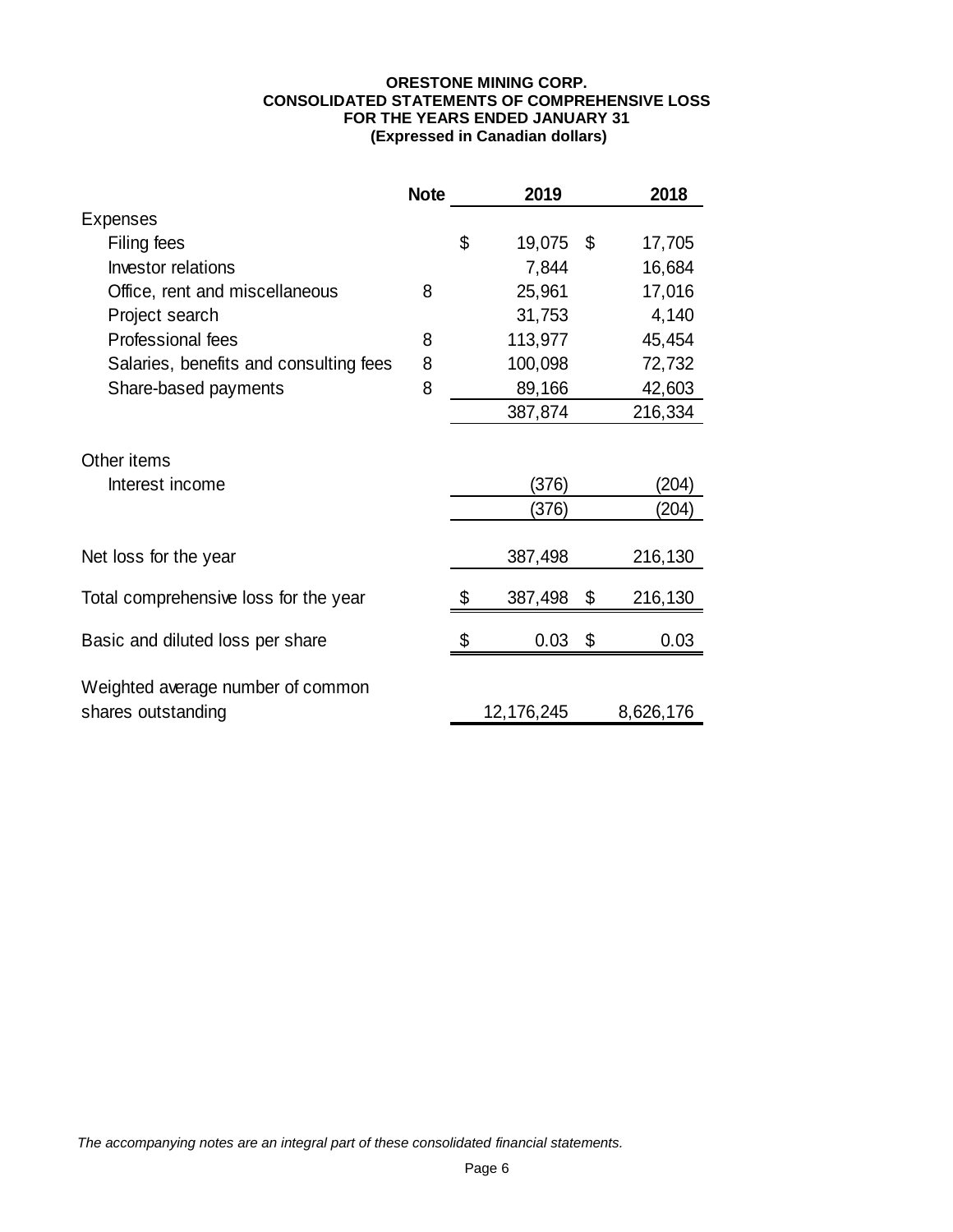## **ORESTONE MINING CORP. CONSOLIDATED STATEMENTS OF CHANGES IN SHAREHOLDERS' EQUITY (Expressed in Canadian dollars)**

|                                                  |                     | Share capital      |                             | <b>Reserves</b> |                 |    |                     |                         |    |                    |                                  |
|--------------------------------------------------|---------------------|--------------------|-----------------------------|-----------------|-----------------|----|---------------------|-------------------------|----|--------------------|----------------------------------|
|                                                  | Number of<br>shares | Amount             | <b>Shares</b><br>subscribed |                 | <b>Warrants</b> |    | Agent's<br>Warrants | Share-based<br>payments |    | <b>Deficit</b>     | Total<br>shareholders'<br>equity |
| Balance as at January 31, 2017                   | 7,554,441           | 6,148,828<br>\$    | \$<br>$\blacksquare$        | \$              | 731,413         | \$ | 98,399              | 566,122<br>\$           | \$ | $(6, 174, 273)$ \$ | 1,370,489                        |
| Shares issues:                                   |                     |                    |                             |                 |                 |    |                     |                         |    |                    |                                  |
| Private placement                                | 3,991,667           | 114,835            |                             |                 | 124,665         |    |                     |                         |    |                    | 239,500                          |
| Share issurance costs                            |                     | (18, 715)          |                             |                 |                 |    |                     |                         |    |                    | (18, 715)                        |
| Share-based payments                             | $\blacksquare$      |                    |                             |                 |                 |    | $\blacksquare$      | 42,603                  |    |                    | 42,603                           |
| Net loss and comprehensive loss                  |                     |                    |                             |                 |                 |    |                     |                         |    | (216, 130)         | (216, 130)                       |
| Balance as at January 31, 2018<br>Shares issues: | 11,546,108          | 6,244,948          |                             |                 | 856,078         |    | 98,399              | 608,725                 |    | (6,390,403)        | 1,417,747                        |
| Private placement                                | ,000,000            | 81,169             |                             |                 | 18,831          |    |                     |                         |    |                    | 100,000                          |
| Share issurance costs                            |                     | (8, 399)           |                             |                 |                 |    |                     |                         |    |                    | (8, 399)                         |
| Share-based payments                             |                     |                    |                             |                 |                 |    |                     | 89,166                  |    |                    | 89,166                           |
| Share subscription                               |                     | $\blacksquare$     | 35,000                      |                 |                 |    |                     |                         |    |                    | 35,000                           |
| Net loss and comprehensive loss                  |                     |                    |                             |                 |                 |    |                     | $\blacksquare$          |    | (387, 498)         | (387, 498)                       |
| Balance as at January 31, 2019                   | 12,546,108          | 6,317,718 \$<br>æ. | 35,000                      |                 | 874,909         | Ъ. | 98,399              | 697,891<br>- 5          | ъ  | $(6,777,901)$ \$   | 1,246,016                        |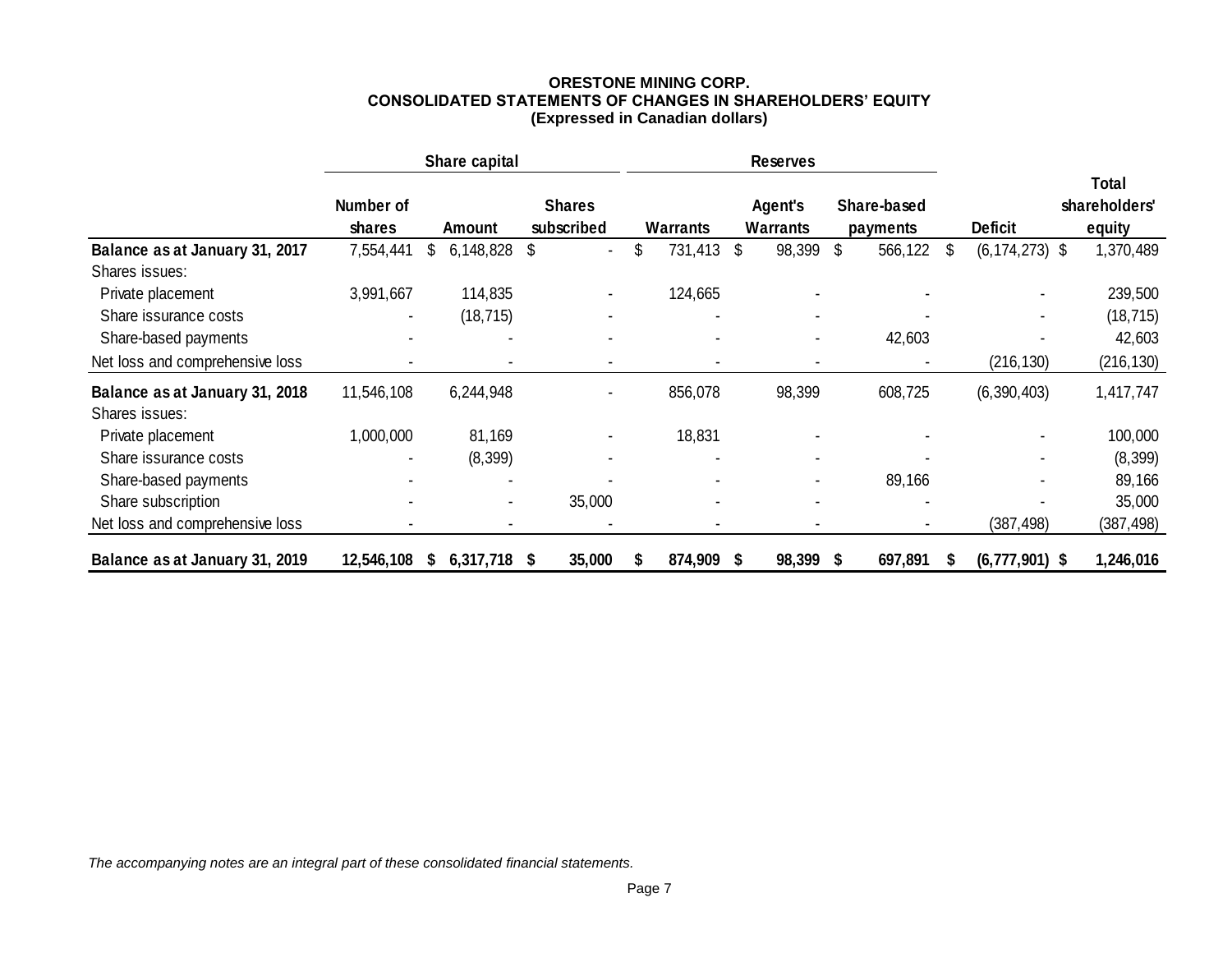#### **ORESTONE MINING CORP. CONSOLIDATED STATEMENTS OF CASH FLOWS FOR THE YEARS ENDED JANUARY 31 (Expressed in Canadian dollars)**

|                                                                  | <b>Note</b> | 2019              |                           | 2018                 |
|------------------------------------------------------------------|-------------|-------------------|---------------------------|----------------------|
| Cash provided by (used for):                                     |             |                   |                           |                      |
| <b>Operating activities</b>                                      |             |                   |                           |                      |
| Net loss                                                         |             | \$<br>(387, 498)  | \$                        | (216, 130)           |
| Items not involving cash:                                        |             |                   |                           |                      |
| Share-based payments                                             |             | 89,166            |                           | 42,603               |
| Loss on revaluation of marketable securities                     | 4           | 60                |                           | 51                   |
| Changes in non-cash working capital items:                       |             |                   |                           |                      |
| Receivables                                                      |             | (23)              |                           | 32,411               |
| Prepaid expenses                                                 |             | (5,055)           |                           |                      |
| Trade and other payables<br>Due to related parties               |             | 96,752<br>120,935 |                           | (40, 783)            |
| Cash (used in) operating activities                              |             | (85, 663)         |                           | 68,145<br>(113, 703) |
|                                                                  |             |                   |                           |                      |
| <b>Investing activities</b>                                      |             |                   |                           |                      |
| Exploration and evaluation assets                                | 5           | (109, 561)        |                           | (16, 322)            |
| <b>BC METC refund</b>                                            | 5           | 2,941             |                           | 14,637               |
| Cash (used in) investing activities                              |             | (106, 620)        | (1,685)                   |                      |
| <b>Financing activities</b>                                      |             |                   |                           |                      |
| Net proceeds from issuance of common shares                      | 6           | 98,750            |                           | 220,785              |
| Subscription received                                            |             | 35,000            |                           |                      |
| Cash provided by financing activities                            |             | 133,750           |                           | 220,785              |
| Net (decrease) increase in cash                                  |             | (58, 533)         |                           | 105,397              |
| Cash - beginning of the year                                     |             | 106,882           |                           | 1,485                |
| Cash - end of the year                                           |             | \$<br>48,349      | \$                        | 106,882              |
|                                                                  |             |                   |                           |                      |
| Supplemental disclosure with respect to cash flows:              |             |                   |                           |                      |
| Exploration and evaluation assets in trade and other<br>payables |             | \$<br>22,099      | \$                        | 22,099               |
| Share issue costs included in trade and other payables           |             | \$<br>7,149       | $\boldsymbol{\mathsf{S}}$ |                      |
|                                                                  |             |                   |                           |                      |

*The accompanying notes are an integral part of these consolidated financial statements.*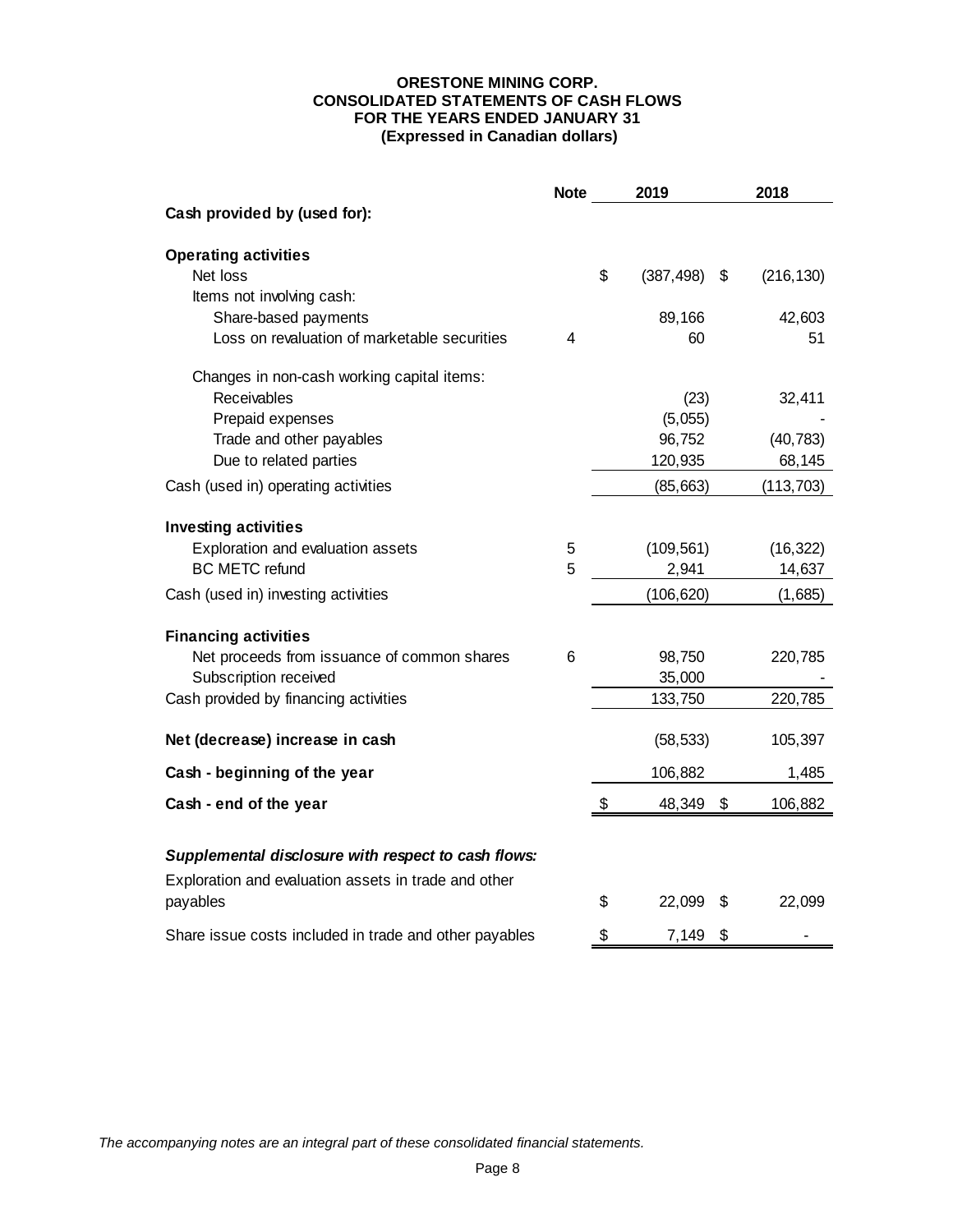### **1. NATURE OF OPERATIONS AND GOING CONCERN**

Orestone Mining Corp. (the "Company" or "Orestone") was incorporated under the Business Corporations Act (British Columbia) on April 30, 2007 and its principal business activity is the acquisition and exploration of mineral properties. The address of the Company's registered and head office is 19<sup>th</sup> Floor, 885 West Georgia Street, Vancouver, BC V6C 3H4. The Company's shares are listed on the TSX Venture Exchange and trade under the symbol "ORS".

On August 29, 2017, the Company completed a five for one share consolidation *(see Note 6b)*. All references to number of shares and per share amounts have been retroactively restated to reflect the consolidation.

These consolidated financial statements have been prepared in accordance with International Financial Reporting Standards ("IFRS") applicable to a going concern basis, which assumes that the Company will be able to realize its assets and discharge its liabilities in the normal course of business for the foreseeable future. The continuing operations of the Company are dependent upon its ability to raise adequate financing to develop its exploration and evaluation assets, and to commence profitable operations in the future. To date, the Company has not generated any significant revenues and is considered to be in the exploration stage. These uncertainties may cast significant doubt about the Company's ability to continue as a going concern.

Management's plan includes continuing to pursue additional sources of financing through equity offerings, seeking joint venture partners to fund exploration, monitoring exploration activity and reducing overhead costs. Should the Company be unable to realize on its assets and discharge its liabilities in the normal course of business, the net realizable value of its assets may be materially less than the amounts recorded on the consolidated financial statements of financial position. These consolidated financial statements do not include any adjustments relating to the recoverability and classification of recorded asset amounts and classification of liabilities that may be necessary should the Company be unable to continue in existence.

|                              | January 31, 2019 | January 31, 2018 |
|------------------------------|------------------|------------------|
| Deficit                      | $(6,777,901)$ \$ | (6,390,403)      |
| Working capital (deficiency) | $(276, 360)$ \$  | 1,991            |

### **2. BASIS OF PRESENTATION**

### **(a) Statement of compliance**

These consolidated financial statements have been prepared in accordance and compliance with IFRS as issued by the International Accounting Standards Board ("IASB") and interpretations of the International Financial Reporting Interpretations Committee ("IFRIC").

### **(b) Basis of preparation**

These consolidated financial statements have been prepared on a historical cost basis except for marketable securities classified and measured at fair value through profit or loss. In addition, these consolidated financial statements have been prepared using the accrual basis of accounting, except for cash flow information.

These consolidated financial statements, including comparatives, have been prepared on the basis of IFRS standards that are published at the time of preparation.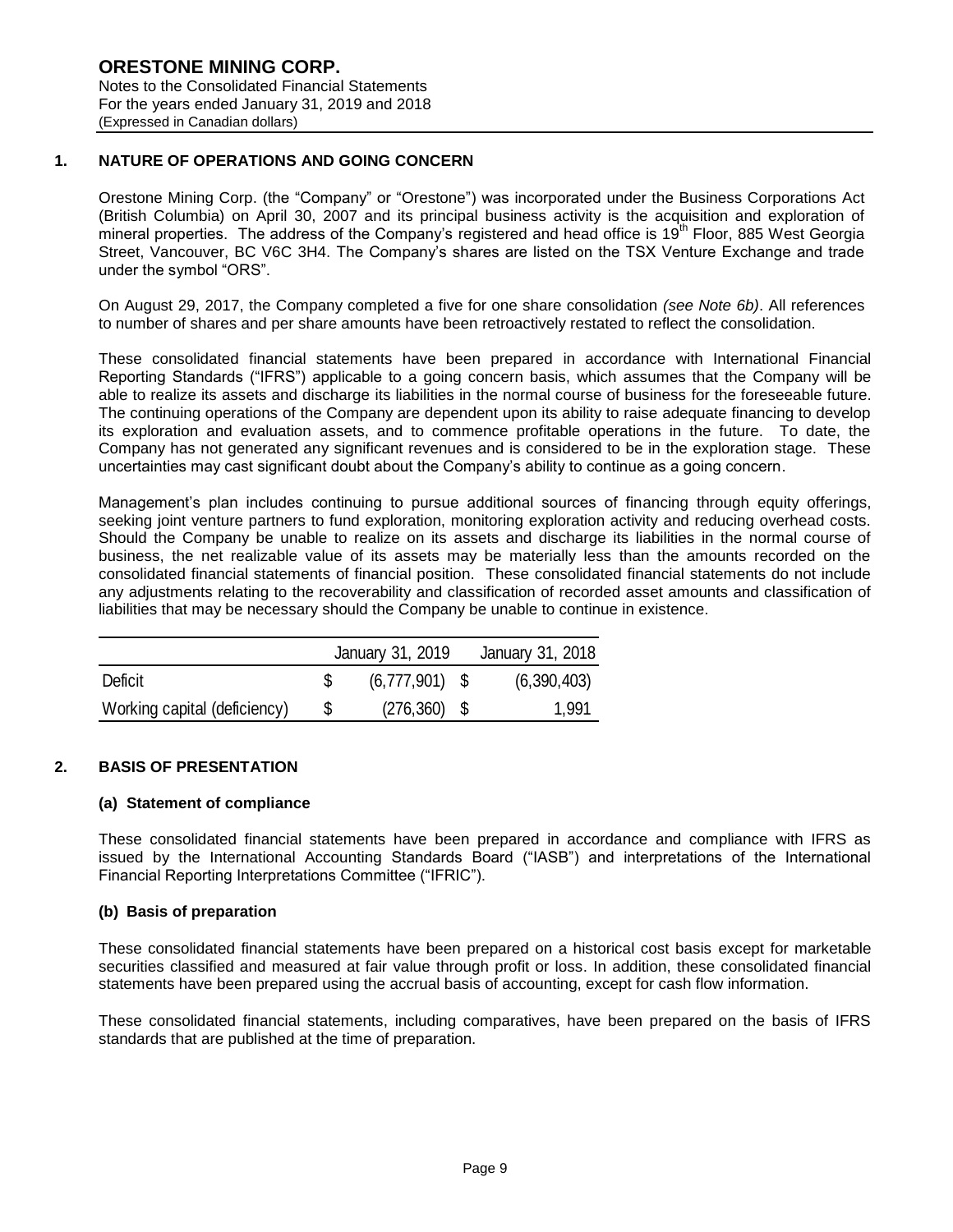### **2. BASIS OF PRESENTATION,** (Continued)

#### **(c) New accounting standards and interpretations**

Certain new accounting standards and interpretations have been published that are not mandatory for the January 31, 2019 reporting period. The Company has not early adopted the following new and revised standards, amendments and interpretations that have been issued but are not yet effective:

• IFRS 16 Leases (effective January 1, 2019)

Under IFRS 16, virtually all leases are required to be accounted for as finance leases rather than operating leases, where the required lease payments are disclosed as a commitment in the notes to the financial statements. As a result, the company will be required to recognize leased assets ("right-of-use" assets) and the related lease liability on the statement of financial position.

The Company anticipates that the application of the above new and revised standards, amendments and interpretations will have no material impact on its results and financial position.

### **3. SIGNIFICANT ACCOUNTING POLICIES**

#### **Significant estimates and assumptions**

The preparation of financial statements in accordance with IFRS requires the Company to make estimates and assumptions concerning the future. The Company's management reviews these estimates and underlying assumptions on an ongoing basis, based on experience and other factors, including expectations of future events that are believed to be reasonable under the circumstances. Revisions to estimates are adjusted for prospectively in the period in which the estimates are revised.

Estimates and assumptions where there is significant risk of material adjustments to assets and liabilities in future accounting periods include the recoverability of the carrying value of exploration and evaluation assets.

### **Significant judgments**

The preparation of financial statements in accordance with IFRS requires the Company to make judgments, apart from those involving estimates, in applying accounting policies. The most significant judgments in applying the Company's accounting policies include:

- the assessment of the Company's ability to continue as a going concern and whether there are events or conditions that may give rise to significant uncertainty; and
- the assessment as to whether any impairment exists on the Company's exploration and evaluation assets.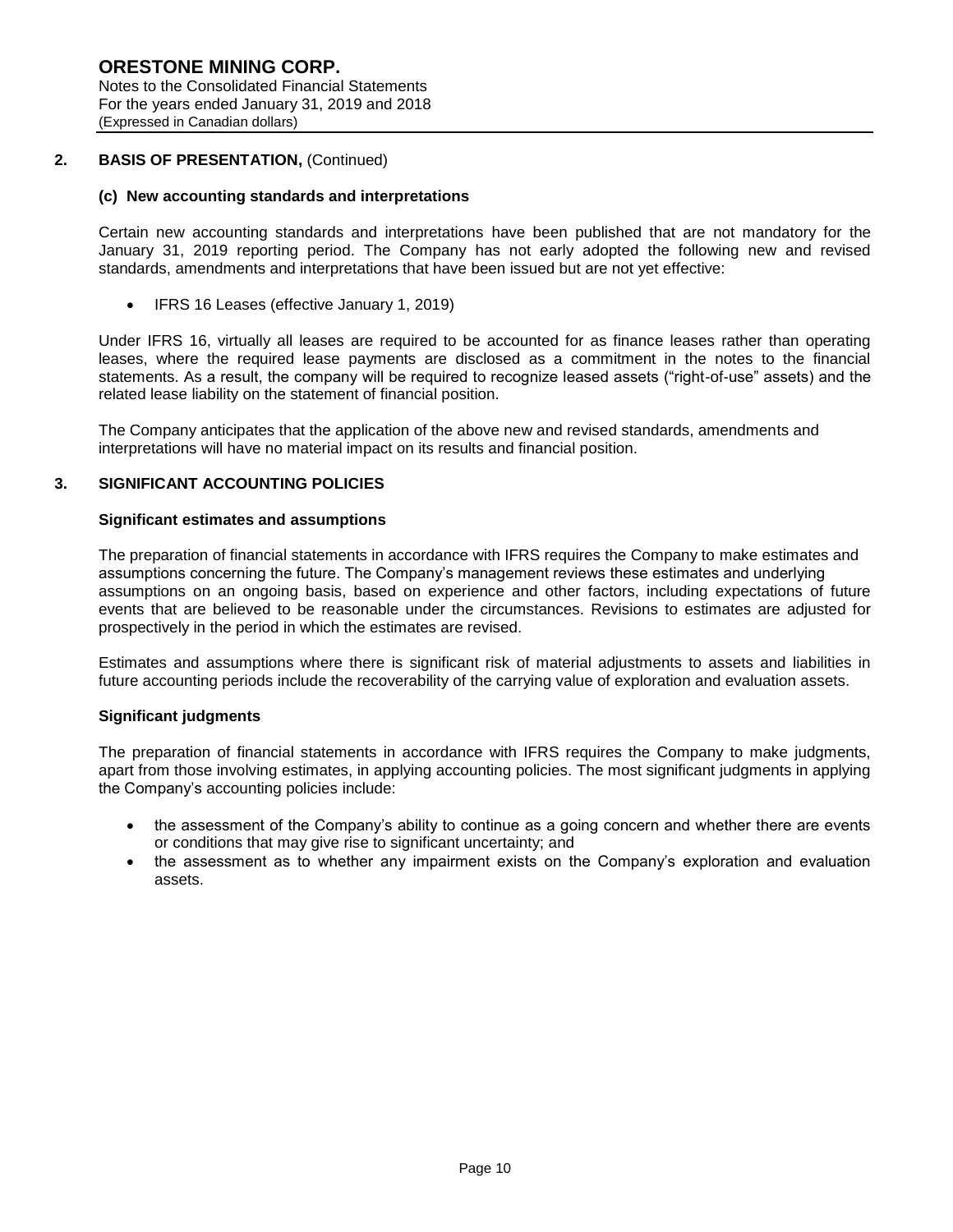# **3. SIGNIFICANT ACCOUNTING POLICIES,** (Continued)

# **Basis of consolidation**

## *Subsidiary*

The consolidated financial statements include the financial statements of the Company and an entity controlled by the Company (its "subsidiary"). Control is achieved where the Company has the power to govern the financial and operating policies of an entity so as to obtain benefits from its activities.

The Company's subsidiary is:

|                            | % of ownership Jurisdiction Principal activity |        |                     |
|----------------------------|------------------------------------------------|--------|---------------------|
| Intuitive Exploration Inc. | 100%                                           | Canada | Exploration company |

The subsidiary is fully consolidated from the date of acquisition, being the date on which the Company obtains control, and continues to be consolidated until the date that such control ceases.

### *Inter-company balances and transactions*

Inter-company balances and transactions, including unrealised income and expenses arising from intercompany transactions, are eliminated in preparing the consolidated financial statements.

## **Cash and cash equivalents**

Cash and cash equivalents include cash on hand, term deposits and short-term highly liquid investments with the original term to maturity of three months or less, which are readily convertible to known amounts of cash and which, in the opinion of management, are subject to an insignificant risk of changes in value. At January 31, 2019, the Company had \$48,349 in cash.

# **Foreign currency translation**

### *Functional currency*

The functional currency of the Company and its subsidiary is measured using the currency of the primary economic environment in which that entity operates. The consolidated financial statements are presented in Canadian dollars, which is the presentation and the functional currency of the parent company and its subsidiary.

### *Transactions and balances*

Foreign denominated monetary assets and liabilities are translated to their Canadian dollar equivalents using foreign exchange rates that prevailed at the period end exchange rate. Non-monetary items are translated at historical exchange rates, except for items carried at market value, which are translated at the rate of exchange in effect at the period end exchange rate. Revenue and expenses are translated at average rates of exchange during the period. Exchange gains or losses arising on foreign currency translation are included in the determination of operating results for the year.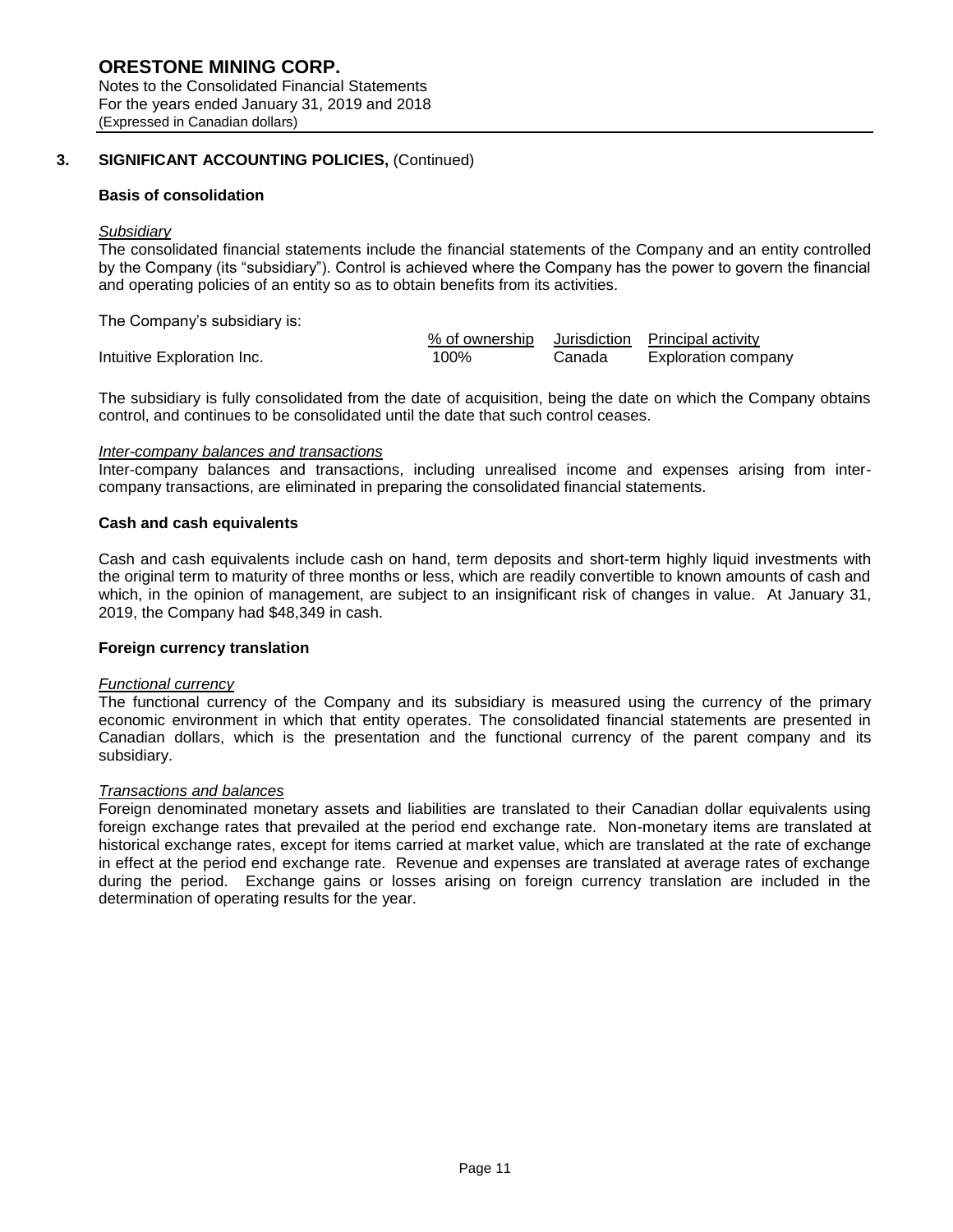### **3. SIGNIFICANT ACCOUNTING POLICIES,** (Continued)

#### **Exploration and evaluation assets**

Exploration and evaluation assets include the costs of acquiring licenses, costs associated with exploration and evaluation activity, and the fair value (at acquisition date) of exploration and evaluation assets acquired in a business combination. Exploration and evaluation expenditures are capitalized. Costs incurred before the Company has obtained the legal rights to explore an area are recognized in profit or loss.

Mining exploration tax credits from the Government of British Columbia ("BC METC") for certain exploration expenditures incurred in British Columbia are treated as a reduction of the exploration and development costs of the respective exploration property.

Exploration and evaluation assets are assessed for impairment if (i) sufficient data exists to determine technical feasibility and commercial viability, and (ii) facts and circumstances suggest that the carrying amount exceeds the recoverable amount.

Once the technical feasibility and commercial viability of the extraction of mineral resources in an area of interest are demonstrable, exploration and evaluation assets attributable to that area of interest are first tested for impairment and then reclassified to mining property and development assets within property, plant and equipment.

#### **Restoration and environmental obligations**

Recoverability of the carrying amount of any exploration and evaluation assets is dependent on successful development and commercial exploitation, or alternatively, sale of the respective areas of interest.

The Company recognizes liabilities for statutory, contractual, constructive or legal obligations associated with the retirement of long-term assets, when those obligations result from the acquisition, construction, development or normal operation of the assets. The net present value of future restoration cost estimates arising from the decommissioning of plant and other site preparation work is capitalized to exploration and evaluation assets along with a corresponding increase in the restoration provision in the period incurred. Discount rates using a pre-tax rate that reflect the time value of money are used to calculate the net present value. The restoration asset will be depreciated on the same basis as other mining assets.

The Company's estimates of restoration costs could change as a result of changes in regulatory requirements, discount rates and assumptions regarding the amount and timing of the future expenditures. These changes are recorded directly to mining assets with a corresponding entry to the restoration provision. The Company's estimates are reviewed annually for changes in regulatory requirements, discount rates, effects of inflation and changes in estimates.

Changes in the net present value, excluding changes in the Company's estimates of reclamation costs, are charged to profit and loss for the period.

The net present value of restoration costs arising from subsequent site damage that is incurred on an ongoing basis during production are charged to profit or loss in the period incurred. The costs of restoration projects that were included in the provision are recorded against the provision as incurred. The costs to prevent and control environmental impacts at specific properties are capitalized in accordance with the Company's accounting policy for exploration and evaluation assets

The Company currently has no known material rehabilitation and environmental costs. The Company however has reclamation bonds in place in the amount of \$29,000 in respect of the Captain property (Note 5).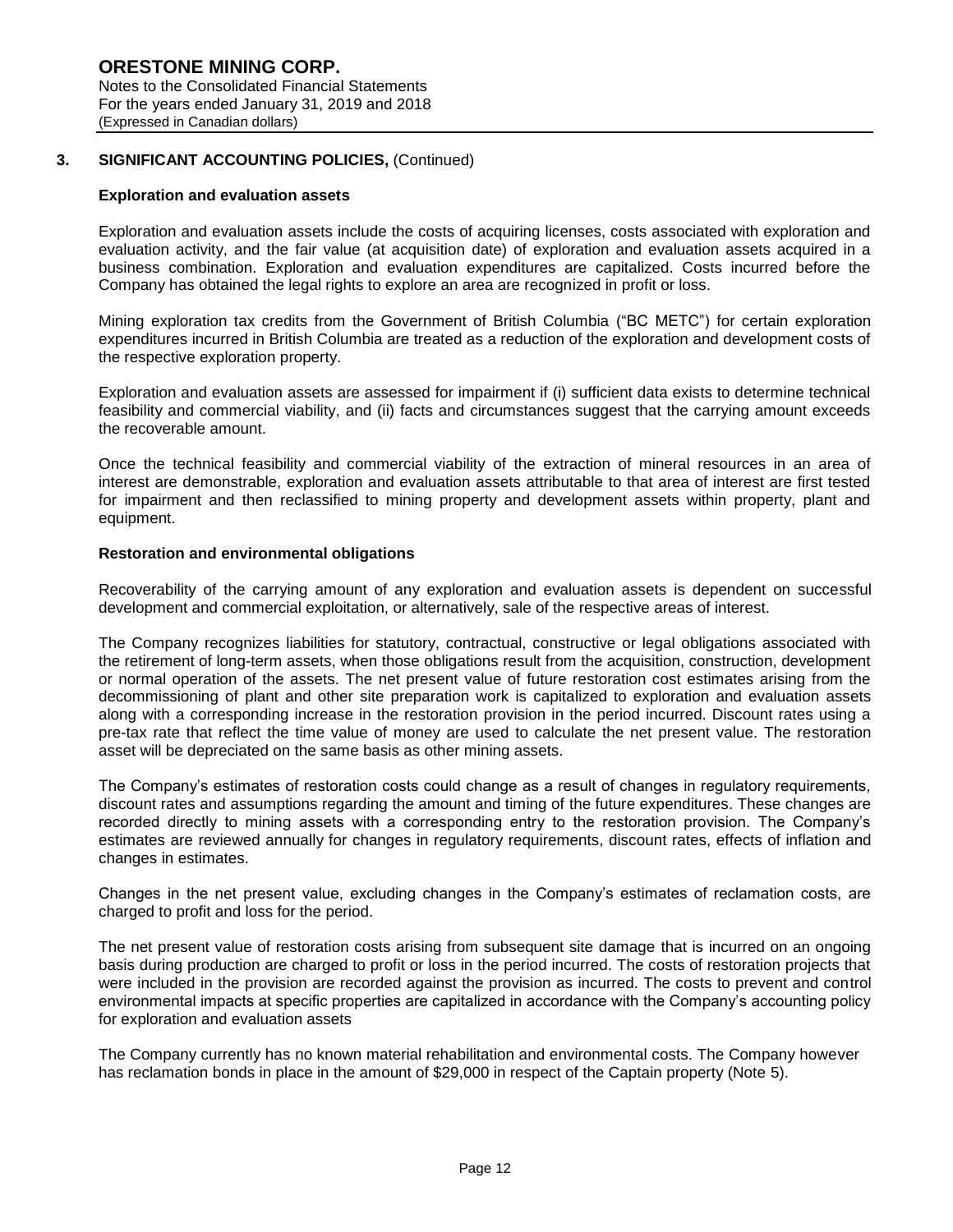# **3. SIGNIFICANT ACCOUNTING POLICIES,** (Continued)

## **Impairment of non-financial assets**

The carrying amount of the Company's long-lived assets (which include exploration and evaluation assets) is reviewed for impairment if there is any indication that the carrying amount may not be recoverable. If any such indication is present, the recoverable amount of the asset is estimated in order to determine whether impairment exists.

An asset's recoverable amount is the higher of fair value less costs to sell and value in use. In assessing value in use, the estimated future cash flows are discounted to their present value, using a pre-tax discount rate that reflects current market assessments of the time value of money and the risks specific to the asset for which estimates of future cash flows have not been adjusted. Where the asset does not generate cash flows that are independent from other assets, the Company estimates the recoverable amount of the cash-generating unit to which the asset belongs.

If the recoverable amount of an asset or cash generating unit is estimated to be less than its carrying amount, the carrying amount is reduced to the recoverable amount. Impairment is recognized immediately as a charge in the statement of comprehensive loss. Where an impairment subsequently reverses, the carrying amount is increased to the revised estimate of recoverable amount but only to the extent that this does not exceed the carrying value that would have been determined if no impairment had previously been recognized. A reversal is recognized as a recovery in the statement of comprehensive loss for the period.

## **Share-based payments**

The Company grants share purchase options to directors, officers, employees and consultants to purchase common shares. The fair value of options granted is recognized as a share-based payment expense with a corresponding increase in equity. An individual is classified as an employee when the individual is an employee for legal or tax purposes (direct employee) or provides services similar to those performed by a direct employee.

The fair value is measured at the grant date and each tranche is recognized on a graded-vesting basis over the period during which the options vest. The fair value of the options granted is measured using the Black-Scholes option pricing model taking into account the terms and conditions upon which the options were granted. At each financial position reporting date, the amount recognized as an expense is adjusted to reflect the actual number of share options that are expected to vest.

# **Loss per share**

The Company uses the treasury stock method to compute the dilutive effect of options, warrants and similar instruments. Under this method the dilutive effect on loss per share is recognized on the use of the proceeds that could be obtained upon exercise of options, warrants and similar instruments. It assumes that the proceeds would be used to purchase common shares at the average market price during the year.

Basic and diluted losses per common share are calculated using the weighted-average number of common shares outstanding during the year.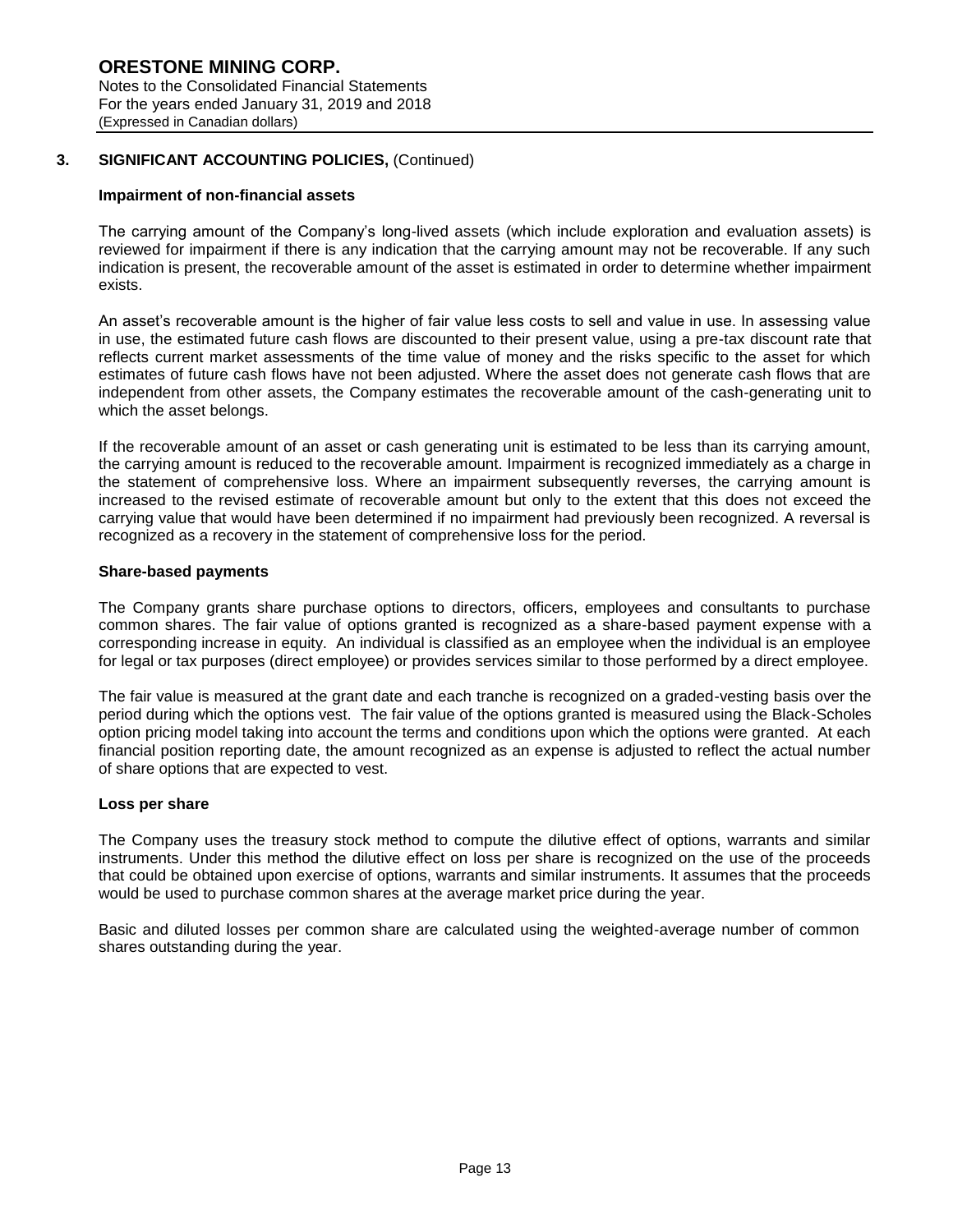### **3. SIGNIFICANT ACCOUNTING POLICIES,** (Continued)

#### **Financial instruments**

On February 1, 2018, the Company adopted IFRS 9 in accordance with the transitional provisions of the standard. IFRS 9 uses a single approach to determine whether a financial asset is classified and measured at amortized cost or fair value, replacing the multiple rules in IAS 39, Financial Instruments: Recognition and Measurement. Most of the requirements in IAS 39 for classification and measurement of financial liabilities were carried forward in IFRS 9, so the Company's accounting policy with respect to financial liabilities is unchanged. In accordance with the transitional provisions in IFRS 9, comparative figures have not been restated. The change did not impact the carrying value of any of the Company's financial assets on the transition date.

IFRS 9 replaces the 'incurred credit loss model' in IAS 39 with an 'expected credit loss' model. The new impairment model applies to financial assets measured at amortized cost, a lease receivable, a contract asset or a loan commitment and a financial guarantee contract. Under IFRS 9, credit losses are recognized earlier than under IAS 39; it is no longer necessary for a triggering event to have occurred before credit losses are recognized.

The impact on the statement of financial position from the change relating to IFRS 9 has been summarized below.

We have assessed the classification and measurement of the Company's financial assets and financial liabilities under IFRS 9 as follows:

|                              | <b>IAS 39</b>                    | <b>IFRS 9</b>                    |  |  |  |
|------------------------------|----------------------------------|----------------------------------|--|--|--|
| <b>Financial Assets</b>      |                                  |                                  |  |  |  |
| Cash                         | Fair value though profit or loss | Amortized cost                   |  |  |  |
| Marketable securities        | Fair value though profit or loss | Fair value though profit or loss |  |  |  |
| Deposits and receivables*    | Amortized cost                   | Amortized cost                   |  |  |  |
| Reclamation bonds            | Amortized cost                   | Amortized cost                   |  |  |  |
| *excluding GST               |                                  |                                  |  |  |  |
| <b>Financial Liabilities</b> |                                  |                                  |  |  |  |
| Trade and other payables     | Amortized cost                   | Amortized cost                   |  |  |  |
| Due to related parties       | Amortized cost                   | Amortized cost                   |  |  |  |

The Company recognizes financial assets and financial liabilities, including derivatives, on the statement of financial position when the Company becomes a party to the contract. Financial assets are derecognized when the rights to receive cash flows from the assets have expired or when the Company has transferred substantially all risks and rewards of ownership. Financial liabilities are removed from the financial statements when the liability is extinguished either through settlement of or release from the obligation of the underlying liability.

Financial assets, financial liabilities and derivatives are measured at fair value on initial recognition. Measurement in subsequent periods depends on the financial instrument's classification, as described below.

#### *Amortized cost*

A financial asset is measured at amortized cost if the objective of the business model is to hold the financial asset for the collection of the contractual cash flows; and the contractual terms of the financial asset give rise on specified dates to cash flows that are solely payments of principal and interest on the principal amount outstanding. All financial liabilities are measured at amortized cost using the effective interest method unless one of exemptions applies.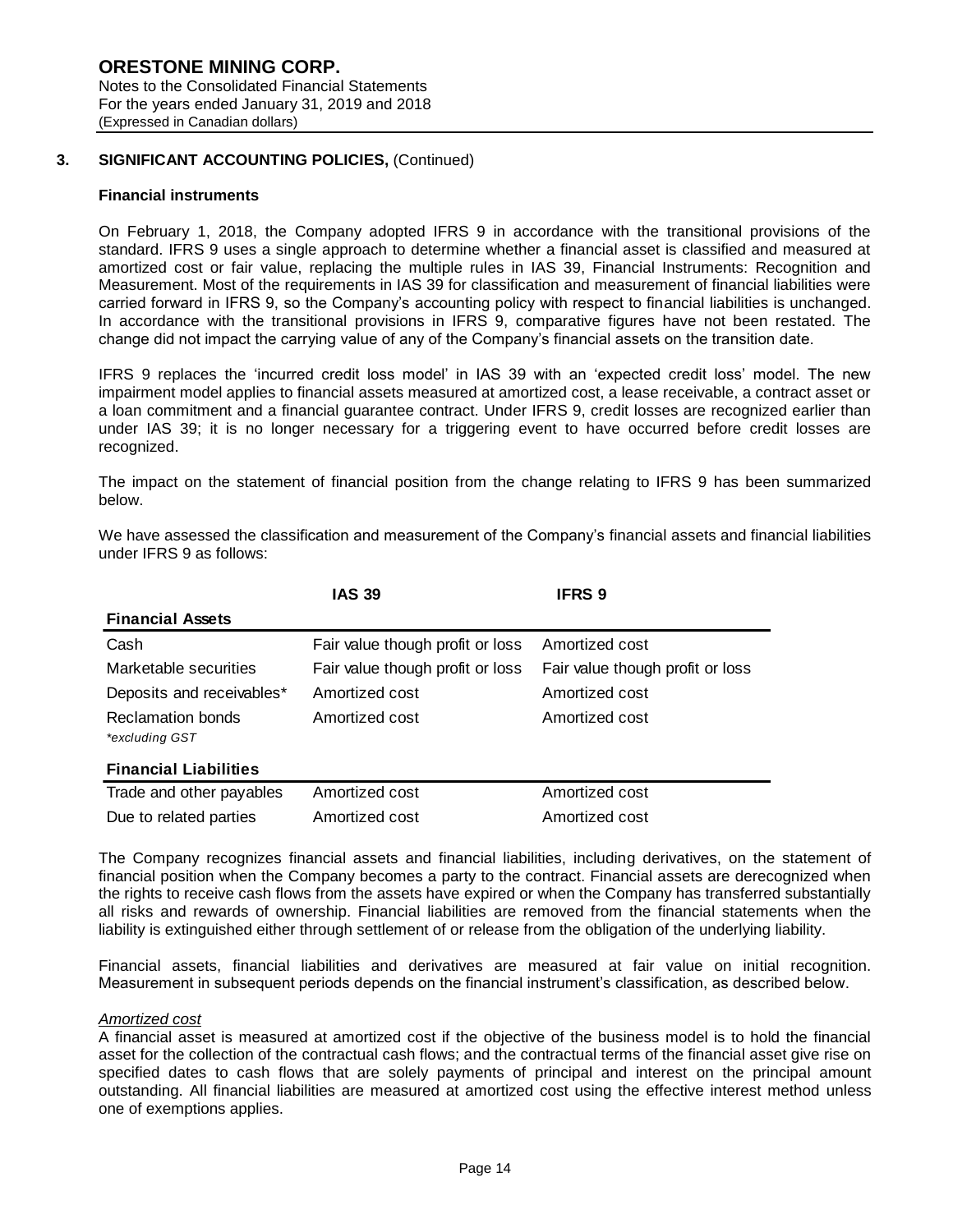## **3. SIGNIFICANT ACCOUNTING POLICIES,** (Continued)

### **Financial instruments,** (Continued)

## *Fair value through other comprehensive income ("FVTOCI")*

A financial asset is measured at FVTOCI if the financial asset is held within a business model whose objective is achieved by both collecting contractual cash flows and selling financial assets; and the contractual terms of the financial asset give rise on specified dates to cash flows that are solely payment of principal and interest on the principal amount outstanding.

## *Fair value through profit or loss ("FVTPL")*

All financial assets that do not meet the definition of being measured at amortized cost or FVTOCI are measured at FVTPL. However, an irrevocable election can be made at initial recognition for particular investments in equity instruments that would otherwise be measured at FVTPL. At initial recognition, a financial liability may be irrevocably designated and measured at FVTPL if one of the specific criteria is met.

### **Income taxes**

### Current income tax:

Current income tax assets and liabilities for the current period are measured at the amount expected to be recovered from or paid to the taxation authorities. The tax rates and tax laws used to compute the amount are those that are enacted or substantively enacted, at the reporting date, in the countries where the Company operates and generates taxable income.

Current income tax relating to items recognized directly in other comprehensive income or equity is recognized in other comprehensive income or equity and not in profit or loss. Management periodically evaluates positions taken in the tax returns with respect to situations in which applicable tax regulations are subject to interpretation and establishes provisions where appropriate.

### Deferred income tax:

Deferred income tax is provided using the asset and liability method on temporary differences at the reporting date between the tax bases of assets and liabilities and their carrying amounts for financial reporting purposes.

The carrying amount of deferred income tax assets is reviewed at the end of each reporting period and recognized only to the extent that it is probable that sufficient taxable profit will be available to allow all or part of the deferred income tax asset to be utilized.

Deferred income tax assets and liabilities are measured at the tax rates that are expected to apply to the year when the asset is realized or the liability is settled, based on tax rates (and tax laws) that have been enacted or substantively enacted by the end of the reporting period.

Deferred income tax assets and deferred income tax liabilities are offset, if a legally enforceable right exists to set off current tax assets against current income tax liabilities and the deferred income taxes relate to the same taxable entity and the same taxation authority.

### **Segment reporting**

The Company operates in a single geographical segment, being Canada, and a single reporting segment, being the acquisition, exploration and development of mineral property interests.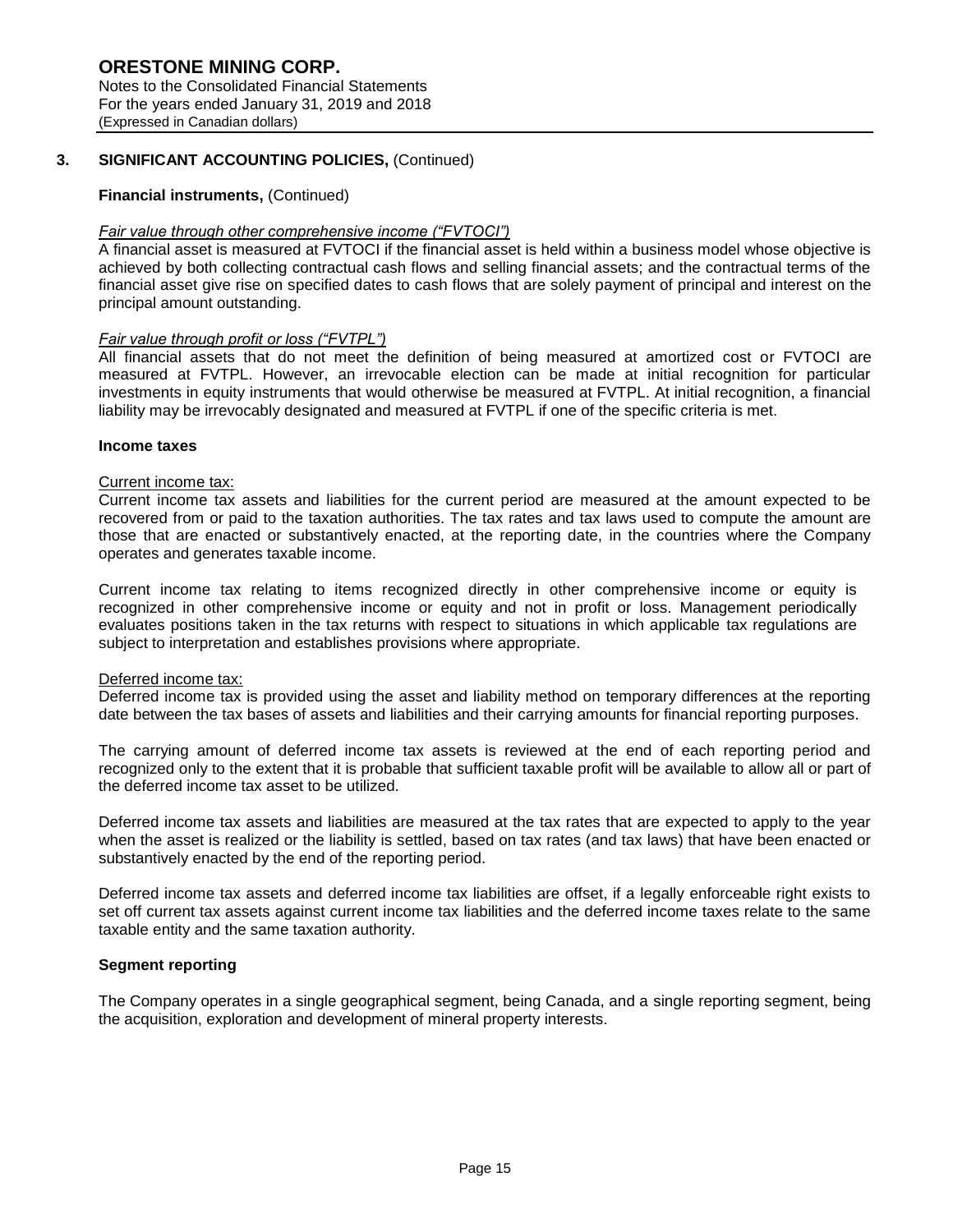# (Expressed in Canadian dollars)

#### **3. SIGNIFICANT ACCOUNTING POLICIES,** (Continued)

#### **Flow-through common shares**

Flow-through common shares require the Company to spend an amount equivalent to the proceeds of the issued flow-through common shares on Canadian qualifying exploration expenditures. The Company may be required to indemnify the holders of such shares for any tax and other costs payable by them in the event the Company has not made the required exploration expenditures.

Under the IFRS framework, the increase to share capital when flow-through shares are issued is measured based on the current market price of common shares. The incremental proceeds, or "premium," are recorded as a deferred charge. As expenditures are renounced, the charge is reversed. The net amount is recognized as flow-through share liability reversal.

#### **4. MARKETABLE SECURITIES**

|                         |               |      |    |   | <b>Fair Market</b> |
|-------------------------|---------------|------|----|---|--------------------|
| <b>January 31, 2019</b> | <b>Shares</b> | Cost |    |   | Value              |
| Millrock Resources Inc. | 333           |      | 75 | S | 33                 |
|                         |               |      |    |   |                    |
|                         |               |      |    |   | <b>Fair Market</b> |
| <b>January 31, 2018</b> | <b>Shares</b> | Cost |    |   | Value              |
| Millrock Resources Inc. | 333           |      | 75 |   |                    |

### **5. EXPLORATION AND EVALUATION ASSETS**

#### **Captain Property**

The Company owns a 100% interest in certain mineral claims comprising the Captain Property located near Fort St. James, British Columbia.

As at January 31, 2019, the Company issued a \$29,000 (January 31, 2018 - \$29,000) reclamation bond to the Ministry of Energy, Mines and Petroleum Resources of British Columbia to guarantee reclamation of the environment on the Captain Property.

#### **Resguardo Property**

On August 16, 2018, the Company signed a unilateral purchase option agreement (the "Agreement") for a 100% interest in certain mining concessions the Resguardo copper project in northern Chile with the following payments totalling US\$5 million to Sociedad Contractual Minera Resguardo ("CMR") and drilling requirements:

- (i) US\$70,000 initial payment (paid);
- (ii) US\$150,000 on or before the first anniversary of the Agreement;
- (iii) US\$220,000 on or before the second anniversary of the Agreement;
- (iv) US\$460,000 on or before the third anniversary of the Agreement;
- (v) US\$1,100,000 on or before the fourth anniversary of the Agreement;
- (vi) US\$3,000,000 on or before the fifth anniversary of the Agreement;
- (vii) Completing 2,000 metres of drilling at any time during the option period.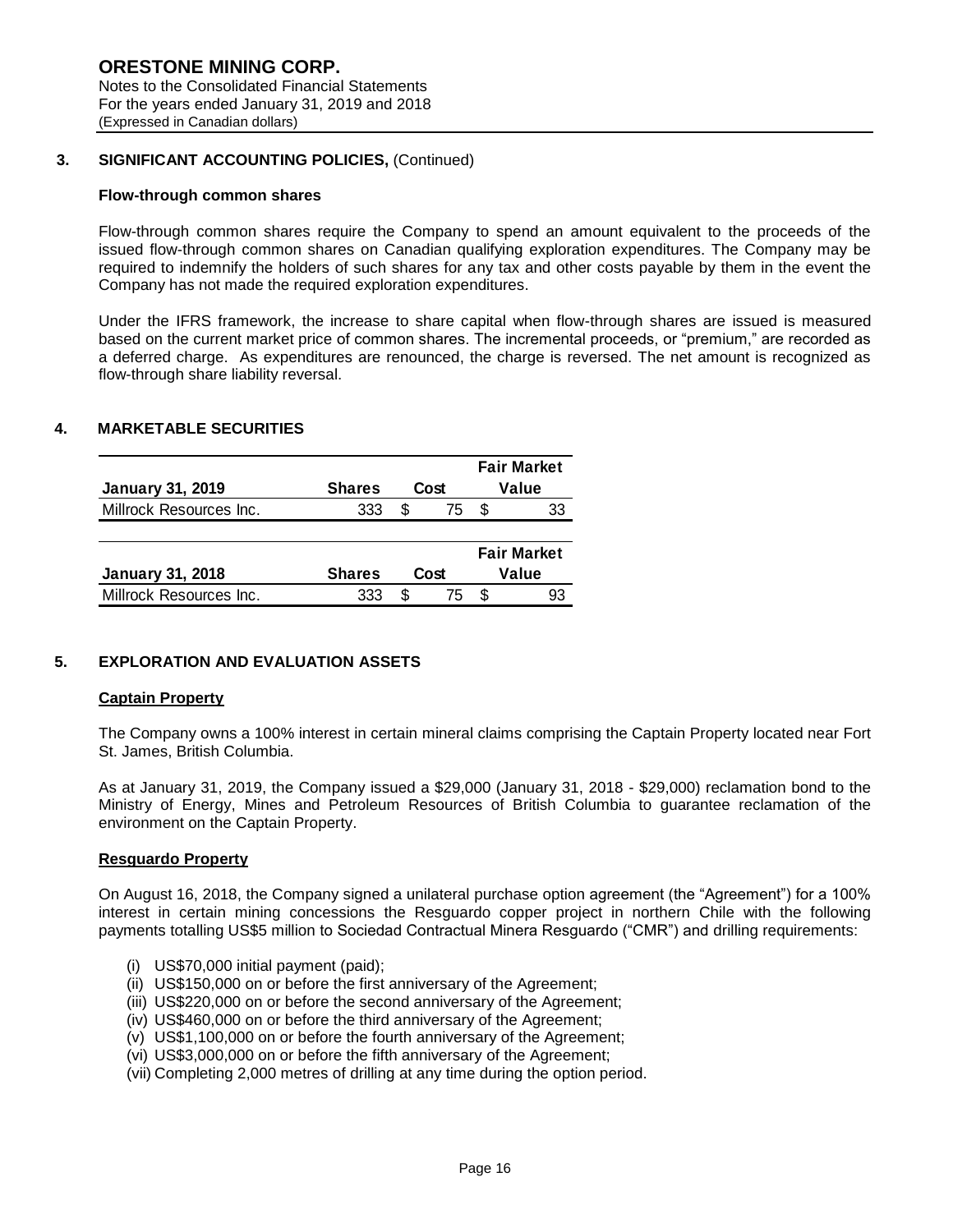#### **5. EXPLORATION AND EVALUATION ASSETS,** (Continued)

### **Resguardo Property,** (Continued)

Pursuant to the Agreement, CMR irrevocably offers to sell, assign and transfer the mining concessions to the Company together with specified rights including the including the inherent water rights, or those that may correspond to the mining concessions, within five kilometers. The Company can exercise its option to purchase all or some of the mining concessions by either making the above-noted installment payments or by paying the balance of any then-outstanding installment payments and completing the drilling requirements. If the Company decides note to exercise the option to purchase, any outstanding installment payments will not accrue and those payments made are non-refundable.

The Agreement was accepted for filing by the TSX Venture Exchange on September 20, 2018.

Upon completion of the purchase of the Resguardo copper project, a 1.5% net smelter royalty (the "NSR") will be reserved in favor of CMR. Orestone shall have the right at any time up to the seventh anniversary of the Agreement to purchase the NSR for US\$6.0 million. Orestone will also have the right to mine ores from the property at any time during the option period and would pay a 7% royalty on production for this right until completion of the purchase.

|                                   | Captain<br><b>Property</b> |            | Resguardo<br><b>Property</b> |        | <b>Total</b>    |
|-----------------------------------|----------------------------|------------|------------------------------|--------|-----------------|
| <b>Property acquisition costs</b> |                            |            |                              |        |                 |
| Balance, January 31, 2018         | \$                         | 282,677    | \$                           |        | \$<br>282,677   |
| Property payments                 |                            | 10,131     |                              | 91,609 | 101,740         |
| Balance, January 31, 2019         |                            | 292,808    |                              | 91,609 | 384,417         |
| <b>Deferred exploration costs</b> |                            |            |                              |        |                 |
| Balance, January 31, 2018         |                            | 1,396,902  |                              |        | 1,396,902       |
| Assays                            |                            |            |                              |        |                 |
| Drilling                          |                            |            |                              |        |                 |
| Equipment rental                  |                            |            |                              |        |                 |
| Geological                        |                            |            |                              |        |                 |
| Helicopter                        |                            |            |                              |        |                 |
| Labour                            |                            |            |                              |        |                 |
| Surveying                         |                            |            |                              | 6,867  | 6,867           |
| Legal                             |                            |            |                              | 954    | 954             |
| Balance, January 31, 2019         |                            | 1,396,902  |                              | 7,821  | 1,404,723       |
| Mining exploration tax credit     |                            |            |                              |        |                 |
| Balance, January 31, 2018         |                            | (292, 823) |                              |        | (292, 823)      |
| <b>Additions</b>                  |                            | (2,941)    |                              |        | (2,941)         |
| Balance, January 31, 2019         |                            | (295, 764) |                              |        | (295, 764)      |
| Total                             | \$                         | 1,393,946  | \$                           | 99,430 | \$<br>1,493,376 |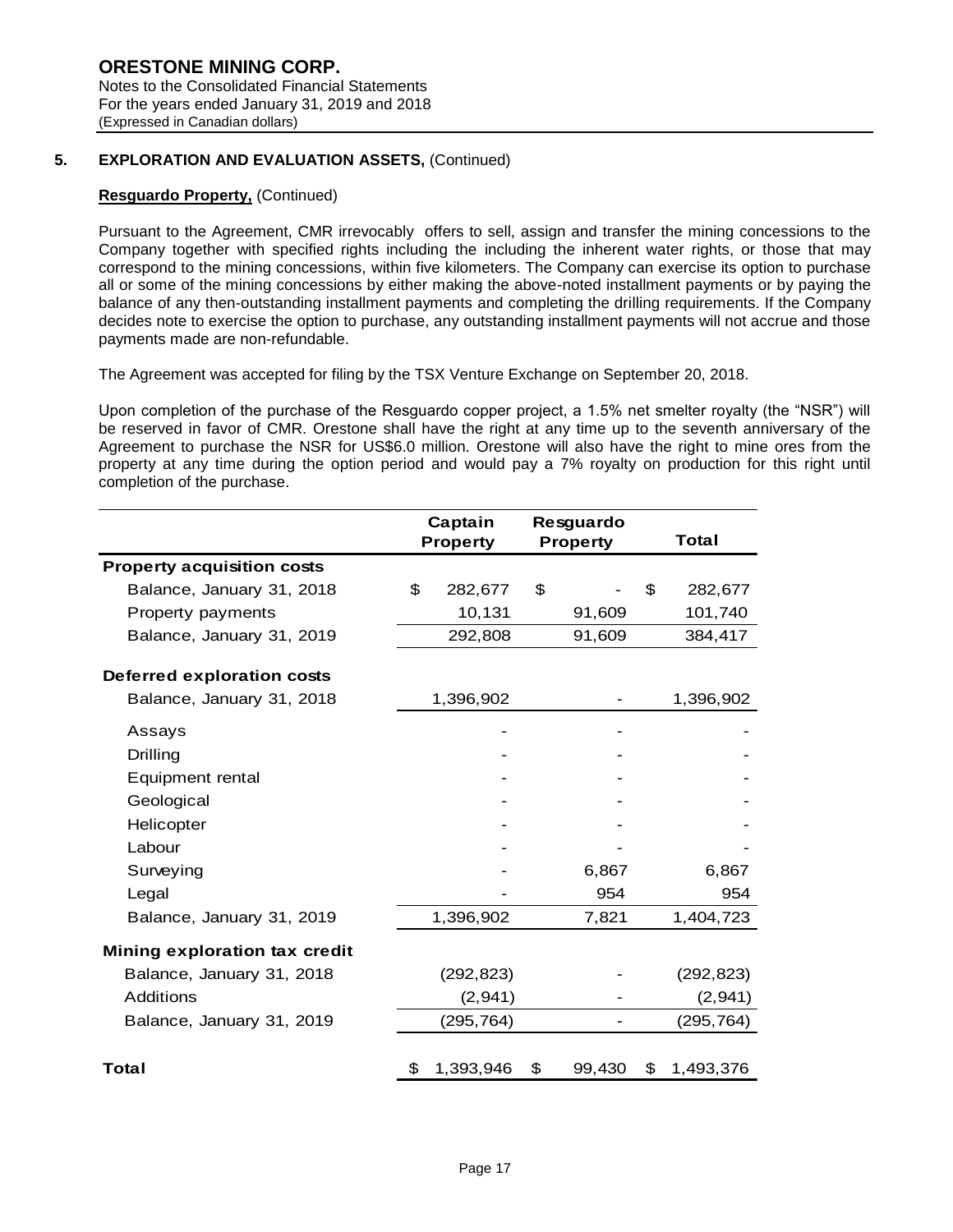# **6. SHARE CAPITAL**

## **a. Authorized**

There are an unlimited number of common shares without par value.

### **b. Share consolidation**

On August 29, 2017, the Company consolidated its share capital on the basis of one new share for every 5 old shares. All references to the number of shares and per share amounts have been retroactively restated to reflect the consolidation

## **c. Share issuance**

.

On October 25, 2017, the Company closed a non-brokered private placement of 3,991,667 units (the "Units") at a price of \$0.06 per Unit for gross proceeds of \$239,500. The Company recorded \$18,715 of share issuance costs. Each Unit consisted of one common share and one common share purchase warrant. Each whole warrant can be exercised into one common share of the Company at a price of \$0.10 per share for a period of two years from the date of closing. The warrants were ascribed a value of \$124,665 under the Black-Scholes valuation model with the residual being allocated to share capital.

On June 15, 2018, the Company completed a non-brokered private placement issuing 1,000,000 units at a price of \$0.10 per unit for gross proceeds of \$100,000. Each unit consists of one common share and onehalf of common share purchase warrant. Each whole warrant entitles the holder to purchase one common share of the Company at a price of \$0.15 until June 14, 2019. The warrants were ascribed a value of \$18,831 under Black-Scholes Valuation model with the residual being allocated to share capital.

### **d. Shares subscribed**

On January 8, 2019, the Company received \$35,000 with the respect to the private placement of 10,450,091 units ("Units") at a price of \$0.11 per Unit, which has not been closed as at year end. Each Unit will consist of one common share of the Company and one common share purchase warrant. Each Warrant will be exercisable for one common share of the Company at a price of \$0.15 for two years from the date of issuance. See Note 12.

### **e. Share purchase option compensation plan**

The Company has adopted an incentive share option plan, which provides that the Board of Directors of the Company may from time to time, in its discretion, and in accordance with the TSX Venture Exchange requirements, grant to directors, officers, employees and technical consultants to the Company, nontransferable options to purchase common shares, provided that the number of common shares reserved for issuance will not exceed 10% of the common shares to be outstanding at closing. Such options will be exercisable for a period of up to 5 years from the date of grant. In connection with the foregoing, the number of common shares reserved for issuance to any individual director or officer will not exceed 5% of the issued and outstanding common shares and the number of common shares reserved for issuance to all technical consultants will not exceed 2% of the issued and outstanding common shares.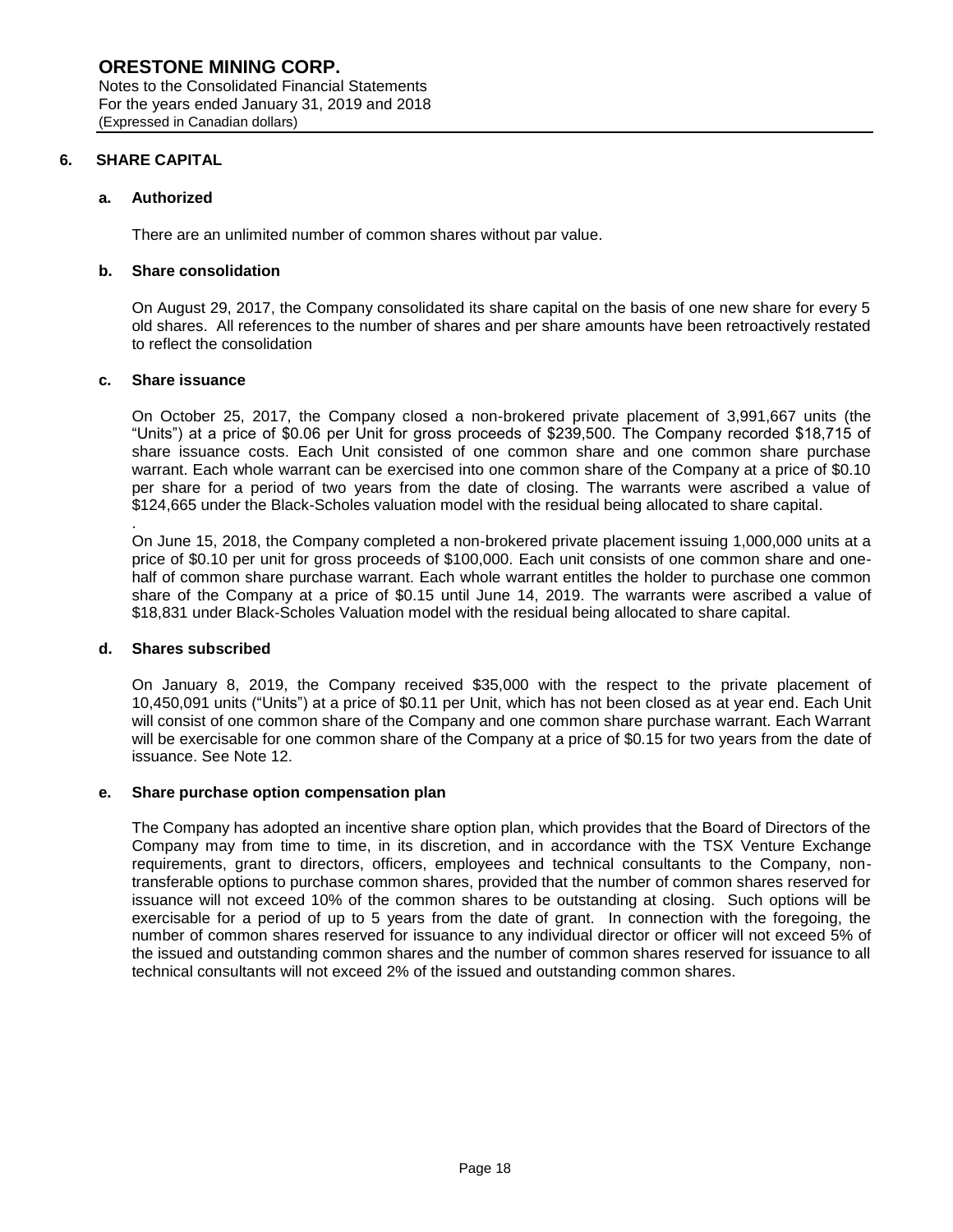# **ORESTONE MINING CORP.**

Notes to the Consolidated Financial Statements For the years ended January 31, 2019 and 2018 (Expressed in Canadian dollars)

# **6. SHARE CAPITAL,** (Continued)

## **e. Share purchase option compensation plan,** (Continued)

The continuity of options is as follows:

|                     | <b>Exercise</b> | January 31,                  |         |                         |   | Expired / January 31, |                |                         | Expired / January 31, |
|---------------------|-----------------|------------------------------|---------|-------------------------|---|-----------------------|----------------|-------------------------|-----------------------|
| <b>Expiry date</b>  | price (\$)      | 2017                         |         | <b>Issued cancelled</b> |   | 2018                  |                | <b>Issued cancelled</b> | 2019                  |
| October 26, 2017    | 0.75            | 371,000                      | -       | (371,000)               |   |                       |                |                         |                       |
| June 28, 2018       | 0.50            | 125.000                      | ۰       | (25,000)                |   | 100.000               | ٠              | (100,000)               |                       |
| October 7, 2018     | 0.50            | 30,000                       |         |                         |   | 30,000                | $\blacksquare$ | (30,000)                |                       |
| November 22, 2022   | 0.15            | $\qquad \qquad \blacksquare$ | 785,000 |                         |   | 785,000               | $\blacksquare$ | (400,000)               | 385,000               |
| April 28, 2023      | 0.15            |                              |         |                         |   |                       | 400,000        |                         | 400,000               |
| June 4, 2023        | 0.15            |                              |         |                         |   |                       | 100,000        | $\blacksquare$          | 100,000               |
| October 4, 2023     | 0.15            |                              |         |                         |   |                       | 250,000        |                         | 250,000               |
| Options outstanding |                 | 526,000                      | 785,000 | (396,000)               |   | 915,000               | 750,000        | (530,000)               | 1,135,000             |
| Options exercisable |                 | 526,000                      | 785,000 | (396,000)               |   | 915,000               | 600,000        | (530,000)               | 985,000               |
| Weighted average    |                 |                              |         |                         |   |                       |                |                         |                       |
| exercise price (\$) |                 | \$<br>0.68                   | 0.15    | S<br>0.73               | S | 0.20                  | \$.<br>0.15    | 0.24<br>S               | 0.15<br>S             |

25% of the share purchase options issued during the period ended January 31, 2019 vested immediately upon grant and 25% every three months thereafter.

At January 31, 2019, the weighted average remaining life of the outstanding and exercisable options is 4.20 years (January 31, 2018 – 4.19 years).

The assumptions used in the Black Scholes Option Pricing Model to estimate the fair value of options were:

|                                 | 2019                      | 2018    |
|---------------------------------|---------------------------|---------|
| Risk-free interest rate         | $2.11\% - 2.48\%$         | 1.64%   |
| Expected stock price volatility | 177.26% - 181.53% 182.48% |         |
| Expected option life in years   | 5 years                   | 5 years |
| Expected dividend yield         | Nil                       | Nil     |
| Forfeiture rate                 | Nil                       | Nil     |

Option pricing models require the input of highly subject assumptions including the expected price volatility. Changes in the subjective assumptions can materially affect the fair value estimate, and therefore the existing models do not necessarily provide a reliable measure of the fair value of the Company's share purchase options.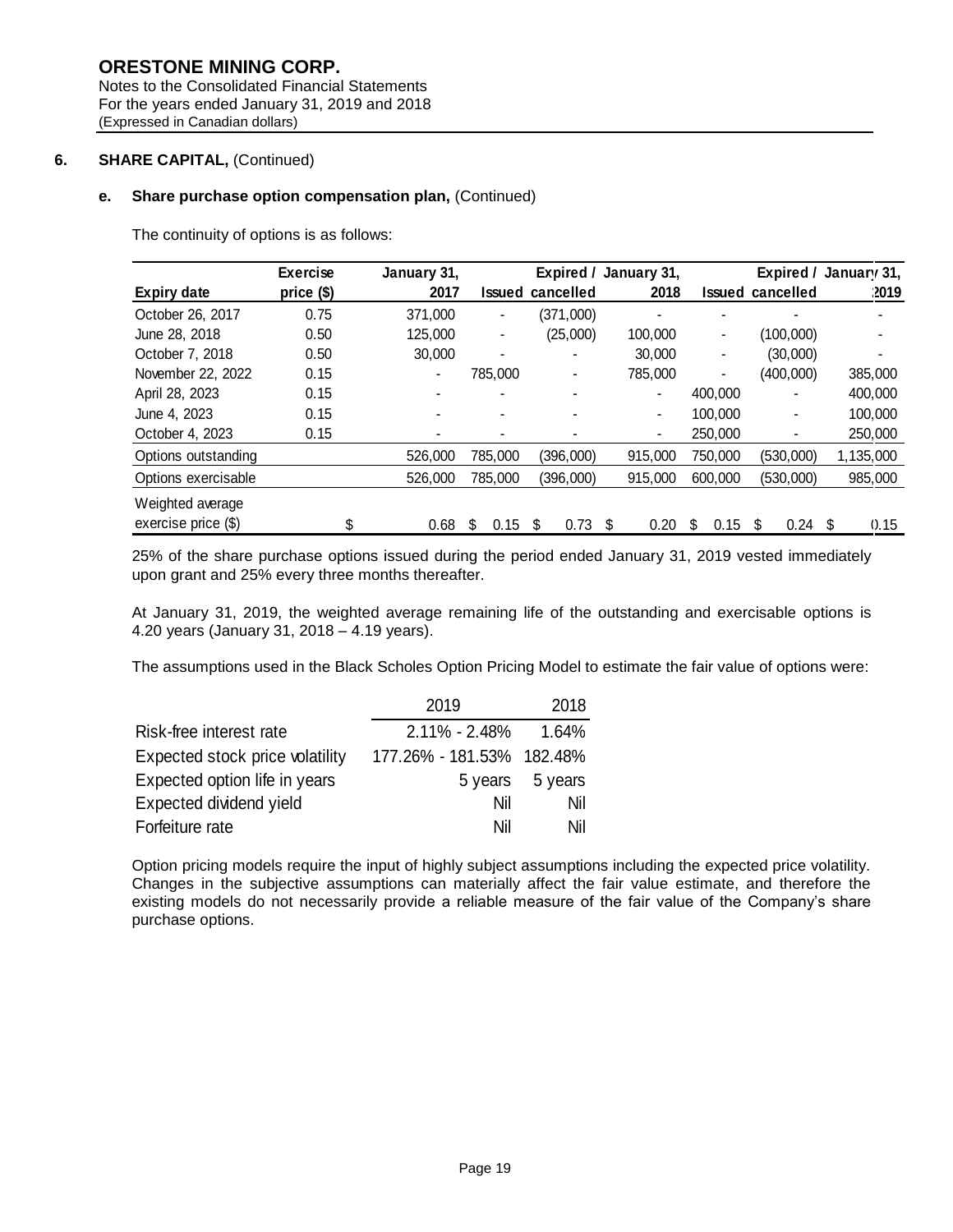# **6. SHARE CAPITAL,** (Continued)

# **f. Warrants**

| <b>Expiry date</b>                                    | <b>Exercise</b><br>price (\$) | January 31,<br>2017 | <b>Issued</b> | <b>Expired</b> | January 31,<br>2018 | <b>Issued</b> | <b>Expired</b>           | January 31,<br>2019 |
|-------------------------------------------------------|-------------------------------|---------------------|---------------|----------------|---------------------|---------------|--------------------------|---------------------|
| June 14, 2019                                         | 0.15                          | $\blacksquare$      |               | $\blacksquare$ | $\blacksquare$      | 500,000       | $\overline{\phantom{0}}$ | 500,000             |
| October 25, 2019 $(a)$                                | 0.10                          | $\blacksquare$      | 3,991,667     |                | 3,991,667           |               | ٠                        | 3,991,667           |
| Warrants outstanding                                  |                               | $\blacksquare$      | 3,991,667     | $\blacksquare$ | 3,991,667           | 500,000       | ٠                        | 4,491,667           |
| Weighted average exercise<br>price $(\$)$<br>$\cdots$ |                               | \$Nil               | \$<br>0.10    | \$Nil          | S<br>0.10           | 0.15          | <b>SNil</b>              | 0.11                |

(a) 508,334 warrants were subsequently excercised. See Note 12.

At January 31, 2019, the weighted average remaining life of the outstanding warrants is 0.69 year (January 31, 2018 – 1.73 years).

The assumptions used in the Black Scholes Option Pricing Model to estimate the fair value of warrants were:

|                                 | 2019    | 2018    |
|---------------------------------|---------|---------|
| Risk-free interest rate         | 1.57%   | 1.45%   |
| Expected stock price volatility | 152.27% | 194.00% |
| Expected option life in years   | 1 year  | 2 years |
| Expected dividend yield         | Nil     | Nil     |
| Forfeiture rate                 | Nil     | Nil     |

# **g. Reserves**

The reserves account record items recognized as share-based payments expense and other share-based payments. When stock options are exercised, the corresponding amount will be transferred to share capital. Amounts recorded for forfeited or expired unexercised options remain in the reserves account. Amounts recorded for exercised, cancelled or expired warrants remain in the reserves account.

# **7. LOSS PER SHARE**

### **Basic and diluted loss per share**

The calculation of basic and diluted loss per share for the year ended January 31, 2019 was based on the loss attributable to common shareholders of \$387,498 (January 31, 2018 – \$216,130) and a weighted average number of common shares outstanding of 12,176,245 (January 31, 2018 – 8,626,176).

Diluted loss per share did not include the effect of 1,135,000 stock options (2018 – 915,000 stock options) and 4,491,667 warrants (2018 – 3,991,667) since they were anti-dilutive.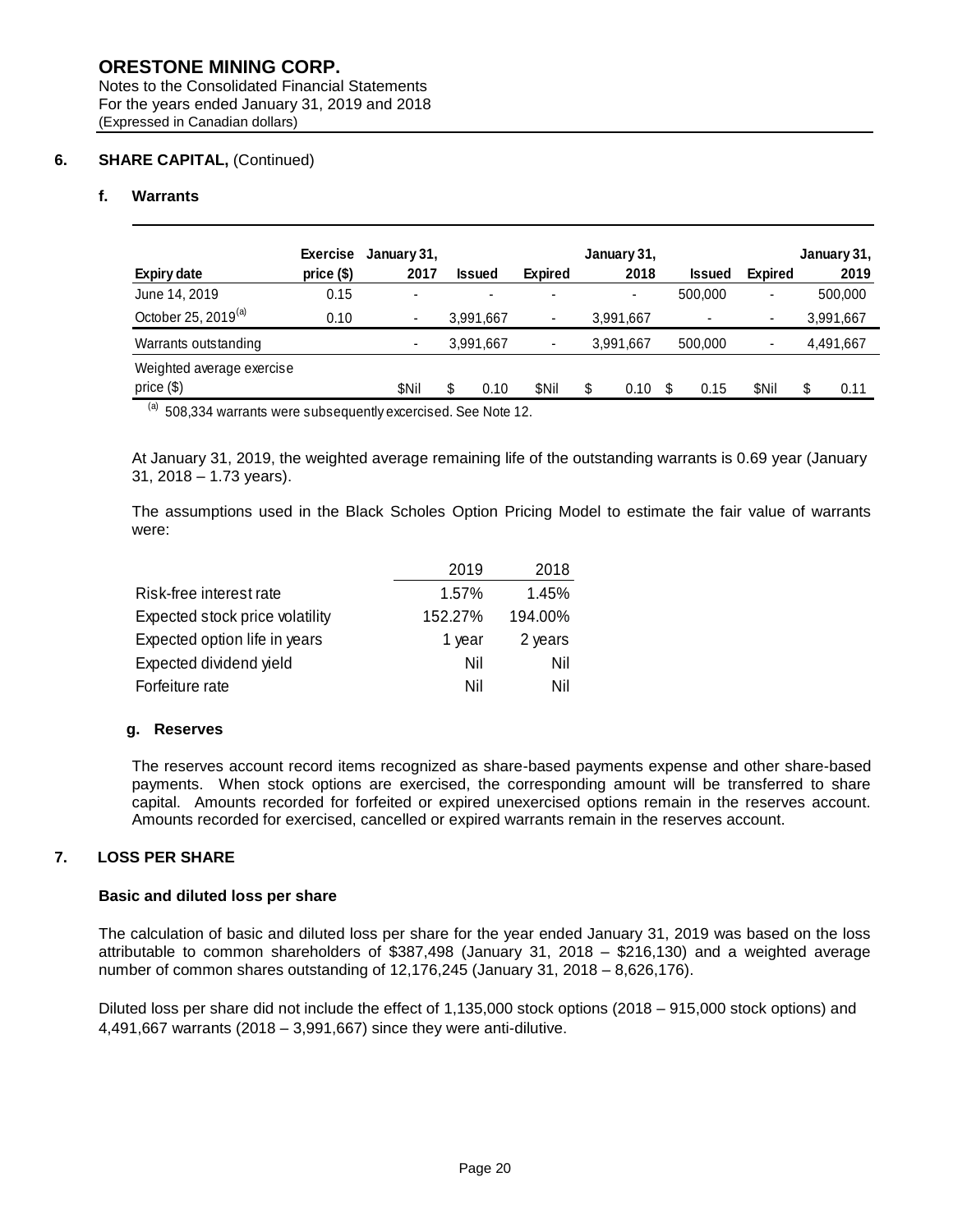# **ORESTONE MINING CORP.**

Notes to the Consolidated Financial Statements For the years ended January 31, 2019 and 2018 (Expressed in Canadian dollars)

# **8. RELATED PARTY TRANSACTIONS**

The aggregate value of transactions and outstanding balances relating to key management personnel and entities over which they have control or significant influence were as follows:

|                                                              | --------<br>Short-term<br>employee<br>benefits | Post-<br>employment<br>benefits | Other long-<br>term benefits | Termination<br>benefits | Share-<br>based<br>payments  | Total       |
|--------------------------------------------------------------|------------------------------------------------|---------------------------------|------------------------------|-------------------------|------------------------------|-------------|
| David Hottman<br><b>Chief Executive</b><br>Officer, Director | \$<br>71,106                                   | \$Nil                           | \$Nil                        | \$Nil                   | \$<br>2,898                  | \$74,004    |
| Mark T. Brown<br><b>Chief Financial Officer</b>              | \$Nil                                          | \$Nil                           | \$Nil                        | \$Nil                   | \$<br>2,557                  | \$<br>2,557 |
| Andrew Muir *<br>Former Director                             | \$Nil                                          | \$Nil                           | \$Nil                        | \$Nil                   | $\boldsymbol{\theta}$<br>459 | \$<br>459   |
| Douglas Willock *<br><b>Former Director</b>                  | \$Nil                                          | \$Nil                           | \$Nil                        | \$Nil                   | \$<br>513                    | 513<br>\$   |
| Gary D. Nordin<br>Director                                   | \$Nil                                          | \$Nil                           | \$Nil                        | \$Nil                   | \$<br>3,478                  | \$<br>3,478 |
| John Kanderka<br>Director                                    | \$Nil                                          | \$Nil                           | \$Nil                        | \$Nil                   | \$<br>2,898                  | 2,898<br>\$ |
| Julia Aspillaga<br>Director                                  | \$Nil                                          | \$Nil                           | \$Nil                        | \$Nil                   | \$<br>27,341                 | \$27,341    |
| <b>Patrick Daniels</b><br>Director                           | \$Nil                                          | \$Nil                           | \$Nil                        | \$Nil                   | \$<br>27,341                 | \$27,341    |

For the year ended January 31, 2019:

\* The directors resigned from the Board of Directors on April 28, 2018.

## For the year ended January 31, 2018:

|                                                              | Short-term<br>employee<br>benefits | Post-<br>employment<br>benefits | Other long-<br>term benefits | Termination<br>benefits | Share-<br>based<br>payments | Total       |
|--------------------------------------------------------------|------------------------------------|---------------------------------|------------------------------|-------------------------|-----------------------------|-------------|
| David Hottman<br><b>Chief Executive</b><br>Officer, Director | \$<br>67,200                       | \$Nil                           | \$Nil                        | \$Nil                   | \$<br>5,427                 | \$72,627    |
| Mark T. Brown<br><b>Chief Financial Officer</b>              | \$Nil                              | \$Nil                           | \$Nil                        | \$Nil                   | \$<br>1,899                 | \$<br>1,899 |
| <b>Andrew Muir</b><br>Director                               | \$Nil                              | \$Nil                           | \$Nil                        | \$Nil \$                | 4,613                       | \$<br>4,613 |
| Douglas Willock<br>Director                                  | \$Nil                              | \$Nil                           | \$Nil                        | \$Nil                   | \$<br>5,156                 | \$<br>5,156 |
| Gary D. Nordin<br>Director                                   | \$Nil                              | \$Nil                           | \$Nil                        | \$Nil]                  | -\$<br>6,512                | \$<br>6,512 |
| John Kanderka<br>Director                                    | \$Nil                              | \$Nil                           | \$Nil                        | \$Nil]                  | \$<br>5,427                 | \$<br>5,427 |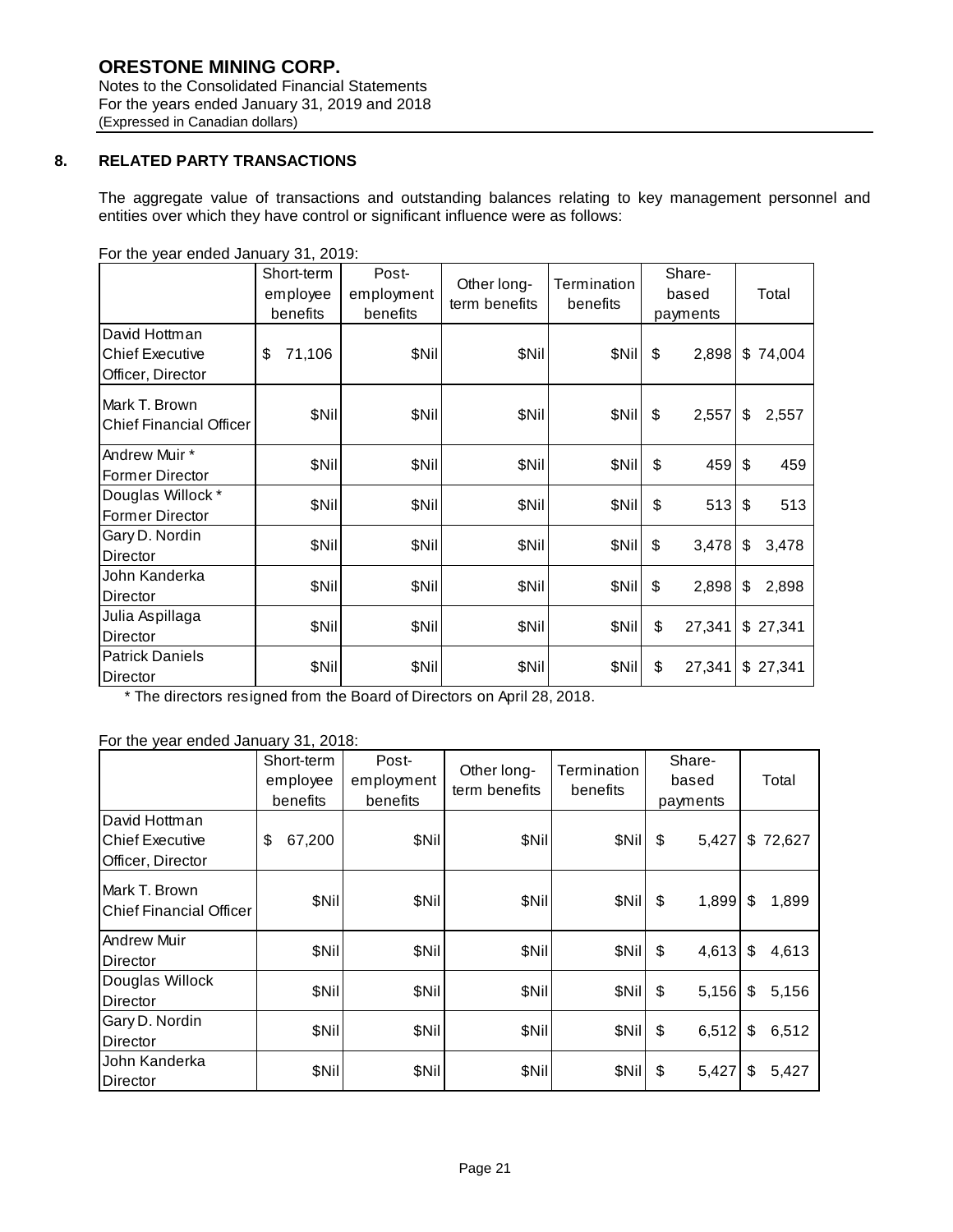(Expressed in Canadian dollars)

## **8. RELATED PARTY TRANSACTIONS,** (Continued)

Related party transactions and balances:

|                                                                 |                                       | During the years ended |         |    |                          |               | As at |             |
|-----------------------------------------------------------------|---------------------------------------|------------------------|---------|----|--------------------------|---------------|-------|-------------|
|                                                                 |                                       |                        |         |    | January 31,              |               |       | January 31, |
| Amounts in accounts payable:                                    | Services for:                         |                        | 2019    |    | 2018                     | 2019          |       | 2018        |
| David Hottman                                                   | Salaries and benefits                 | \$                     | 71,106  | S  | 67,200                   | 117,600<br>\$ | S     | 50,400      |
| A private company controlled by a<br>director of the Company    | Rent                                  |                        | 14.400  |    | 14.400                   | 30,162        |       | 15,120      |
| A private company with an officer in<br>common with the Company | Accounting and<br>management services |                        | 32,200  |    | 15.000                   | 26.818        |       | 2,625       |
| A private company controlled by a<br>director of the Company    | Funds advanced                        |                        |         |    | $\overline{\phantom{0}}$ | 14.500        |       |             |
| Total                                                           |                                       | \$                     | 117.706 | \$ | 96.600                   | 189.080<br>\$ | \$.   | 68,145      |

Amounts owing to related parties are non-interest bearing, unsecured, and have no fixed terms of repayment. The changes during the period were measured by the exchange amount, which is the amount agreed upon by the transacting parties.

### **9. FINANCIAL INSTRUMENTS**

The fair value of the Company's cash, reclamation bonds, trade and other payables and due to related parties approximate their carrying values. Marketable securities are carried at market value.

The Company's financial instruments recorded at fair value require disclosure about how the fair value was determined based on significant levels of inputs described in the following hierarchy:

Level 1 – Quoted prices are available in active markets for identical assets or liabilities as of the reporting date. Active markets are those in which transactions occur in sufficient frequency and value to provide pricing information on an ongoing basis.

Level 2 – Pricing inputs are other than quoted prices in active markets included in Level 1. Prices in Level 2 are either directly or indirectly observable as of the reporting date. Level 2 valuations are based on inputs including quoted forward prices for commodities, time value and volatility factors, which can be substantially observed or corroborated in the market place.

Level 3 – Valuations in this level are those with inputs for the asset or liability that are not based on observable market data.

Cash and marketable securities are measured using level 1 inputs. There were no transfers between levels 1, 2 and 3.

The Company's financial instruments are exposed to certain financial risks, including credit risk, liquidity risk, interest risk and market risk.

### (a) Credit risk

Credit risk is the risk that one party to a financial instrument will fail to fulfil an obligation causing the other party to incur a financial loss. The Company is exposed to credit risks arising from its cash holdings, reclamation bonds and receivables (excluding GST). The Company manages credit risk by placing cash with major Canadian financial institutions. Management believes that credit risk related to these amounts is low.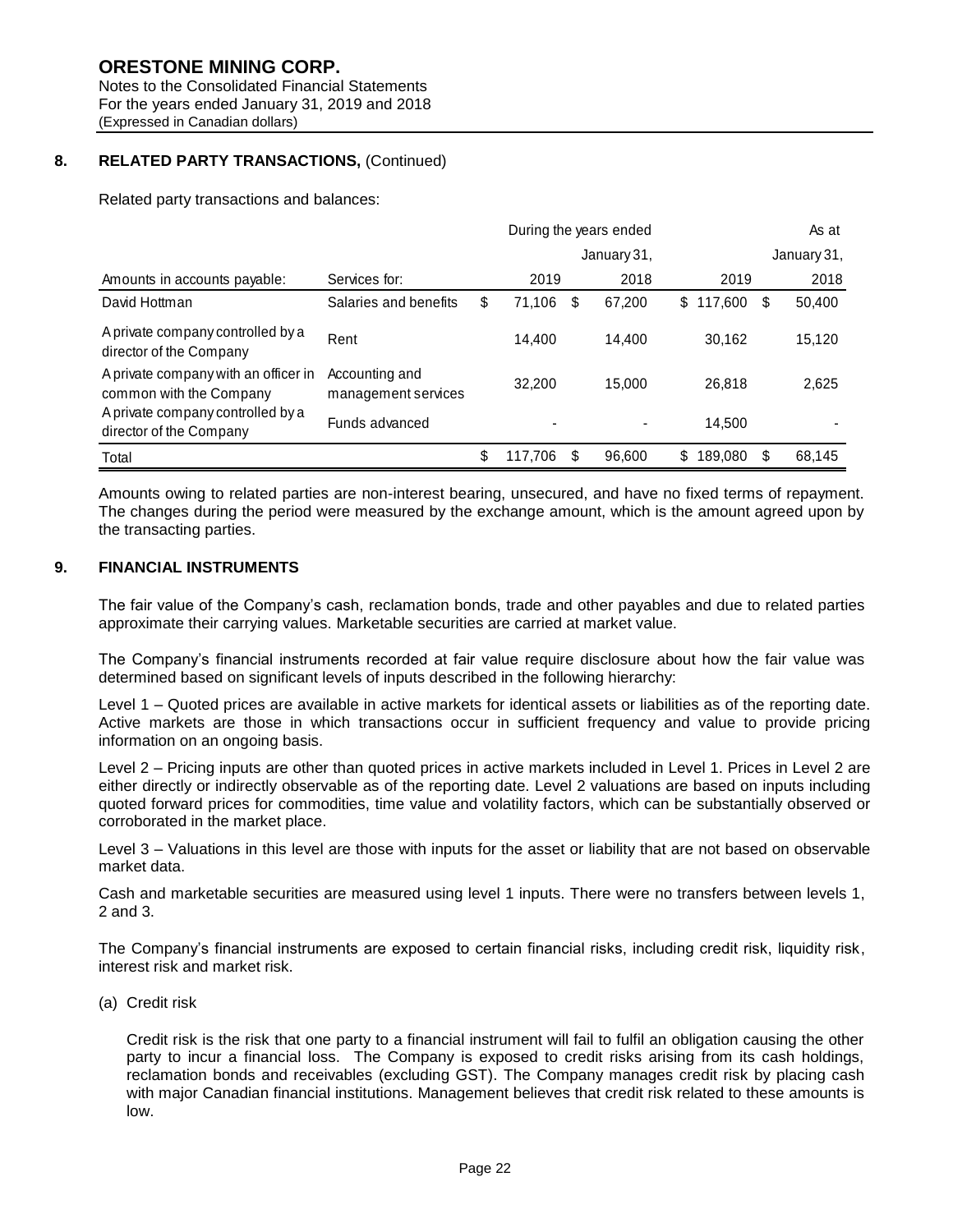For the years ended January 31, 2019 and 2018 (Expressed in Canadian dollars)

## **9. FINANCIAL INSTRUMENTS**, (Continued)

(b) Liquidity risk

Liquidity risk is the risk that the Company will not have sufficient funds to meet its financial obligations when they are due. To manage liquidity risk, the Company reviews additional sources of capital to continue its operations and discharge its commitments as they become due.

Historically, the Company's sole source of funding has been the issuance of equity securities for cash and cash equivalents, primarily through private placements. The Company's access to financing is always uncertain. There can be no assurance of continued access to significant equity funding. Liquidity risk is assessed as high.

(c) Interest rate risk

Interest rate risk is the risk that an investment's value will change due to a change in the level of interest rates. The Company's exposure to interest rate risk is minimal.

(d) Market risk

Market risk is the risk that the fair value or future cash flows of a financial instrument will fluctuate because of changes in market prices. Market risk comprises two types of risk: currency risk and price risk. The Company is not subject to currency risk as the functional currency is the Canadian dollar. The Company does not use any form of derivative or hedging instruments to reduce its foreign currency risk. The Company is not affected by price risk.

(e) Management of industry risk

The Company is engaged primarily in the mineral exploration field and manages related industry risk issues directly. The Company is potentially at risk for environmental reclamation and fluctuations in commodity based market prices associated with resource property interests. Management is of the opinion that the Company addresses environmental risk and compliance in accordance with industry standards and specific project environmental requirements.

# **10. CAPITAL MANAGEMENT**

The Company considers its capital structure to be shareholders' equity represented by net assets. The Company manages its capital structure based on the funds available to the Company, in order to support acquisition, maintenance, exploration, and development of exploration and evaluation assets.

The Board of Directors has not established any quantitative return on capital criteria for management, instead relying on the expertise of the Company's management to sustain future development of the business.

The properties in which the Company currently has interests are in the exploration stage so the Company is dependent on external financing to fund its activities. In order to carry out activities and administration, the Company will spend its existing working capital and raise additional amounts as needed.

The Company is not subject to externally imposed capital restrictions.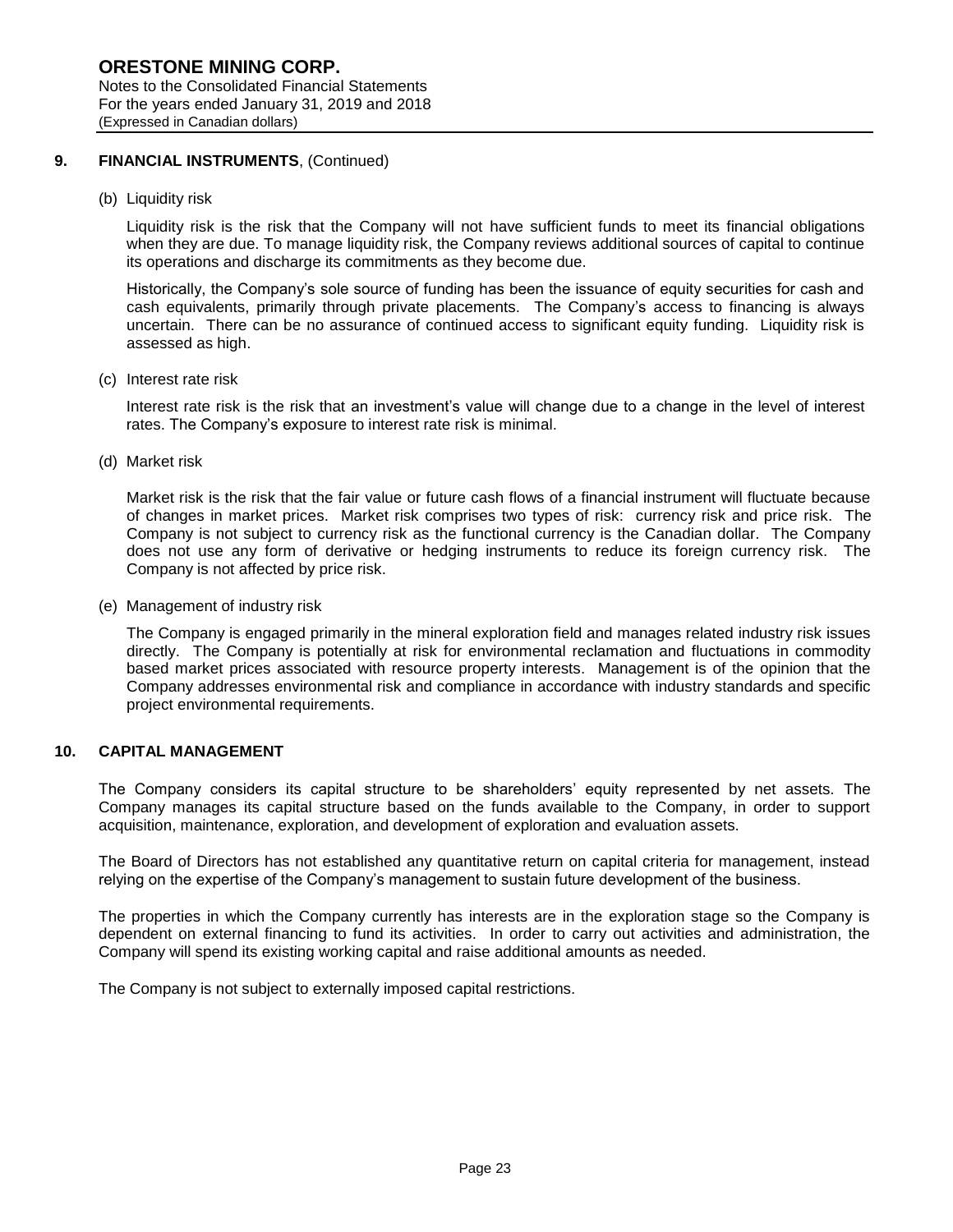# **ORESTONE MINING CORP.**

Notes to the Consolidated Financial Statements For the years ended January 31, 2019 and 2018 (Expressed in Canadian dollars)

## **11. INCOME TAXES**

No provision has been made for current income taxes as the Company has no taxable income. A reconciliation of the expected income tax recovery to the actual income tax recovery is as follows:

|                                                                                                 |    | January 31,          | January 31,        |
|-------------------------------------------------------------------------------------------------|----|----------------------|--------------------|
|                                                                                                 |    | 2019                 | 2018               |
| Net loss for the year                                                                           | \$ | (387, 498)<br>S      | (216, 130)         |
| Statutory tax rate                                                                              |    | 27.00%               | 26.00%             |
| Expected income tax recovery<br>Permanent differences, deductibe and non-<br>deductible amounts |    | (104, 624)<br>29,603 | (56,194)<br>10,134 |
| Change in valuation allowance                                                                   |    | 75,021               | 46,060             |
| Income tax recovery                                                                             | S  | S                    |                    |

The components of the Company's deferred income tax assets and liabilities are estimated as follows:

|                                   | January 31,          | January 31, |
|-----------------------------------|----------------------|-------------|
|                                   | 2019                 | 2018        |
| Exploration and evaluation assets | \$<br>2,316,000<br>S | 2,272,000   |
| Loss carry-forwards               | 4,728,000            | 4,451,000   |
| Equipment and other               | 51,000               | 55,000      |
| Share issuance costs              | 18,000               | 15,000      |
| Valuation allowance               | (7, 113, 000)        | (6,793,000) |
|                                   |                      |             |
| Net deferred income tax assets    | \$<br>S              |             |

For the years ended January 31, 2019 and 2018, there were no issuances of flow-through shares. To January 31, 2019, the Company had no required expenditures under flow-through.